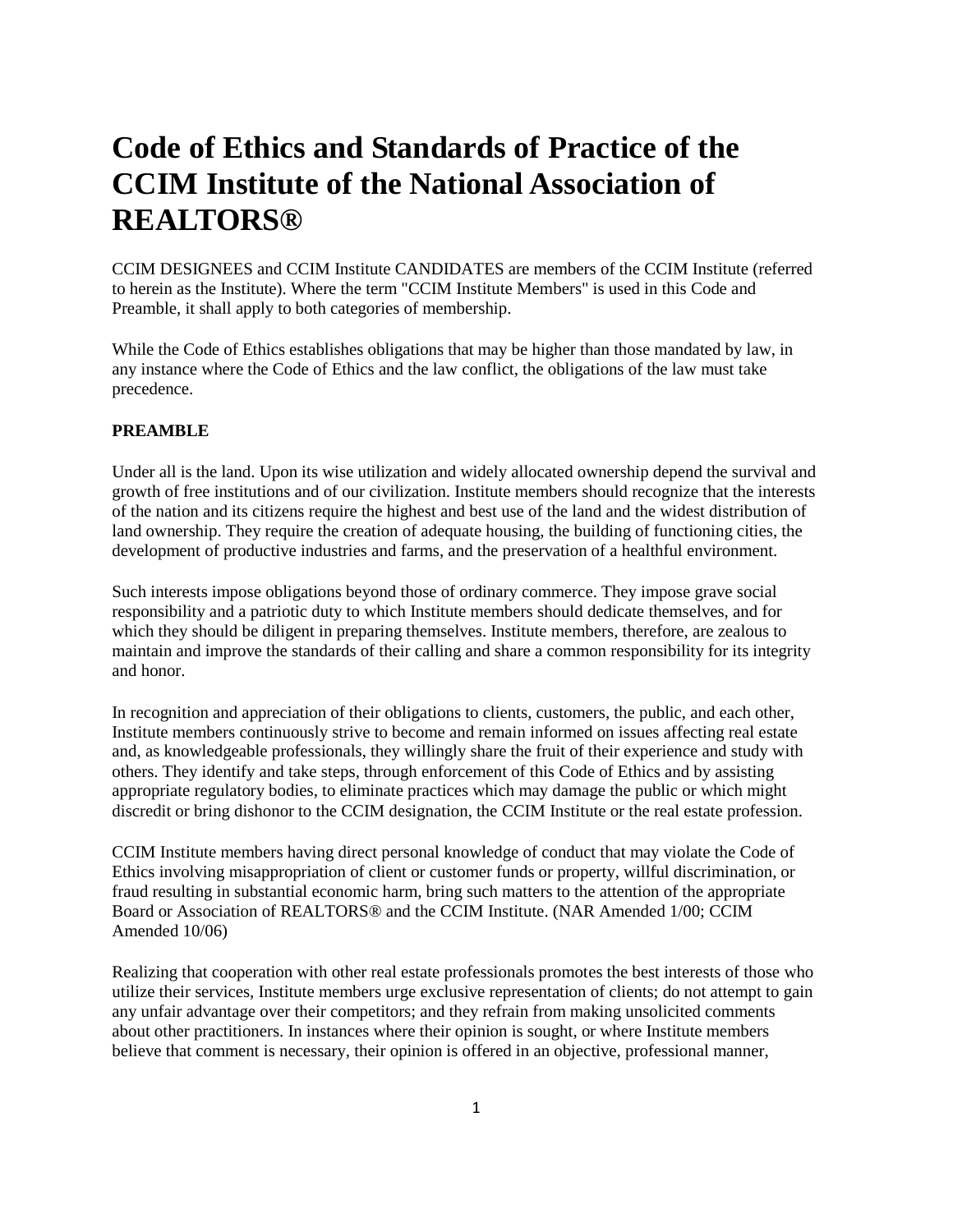uninfluenced by any personal motivation or potential advantage or gain.

The CCIM designation has come to connote competency, fairness, and high integrity resulting from adherence to an ideal of moral conduct in business relations. No inducement of profit and no instruction from clients can ever justify departure from this ideal.

In the interpretation of this obligation, Institute members can take no safer guide than that which has been handed down through the centuries, embodied in the Golden Rule, "Treat others the way you would wish to be treated."

Accepting this standard as their own, Institute members pledge to observe its spirit in all of their activities whether conducted personally, through associates or others, or via technological means, and to conduct their business in accordance with the tenets set forth below. (NAR Amended 01/07; CCIM Amended 04/08)

## **Duties to Clients and Customers**

## **ARTICLE 1**

When representing a buyer, seller, landlord, tenant, or other client as an agent, Institute members pledge themselves to protect and promote the interests of their client. This obligation to the client is primary, but it does not relieve Institute members of their obligation to treat all parties honestly. When serving a buyer, seller, landlord, tenant or other party in a non-agency capacity, Institute members remain obligated to treat all parties honestly. (NAR Amended 1/01)

## **Standard of Practice 1-1**

Institute members, when acting as principals in a real estate transaction, remain obligated by the duties imposed by the Code of Ethics.

# **Standard of Practice 1-2**

The duties imposed by the Code of Ethics encompass all real estate-related activities and transactions whether conducted in person, electronically, or through any other means.

The duties the Code of Ethics imposes are applicable whether Institute members are acting as agents or in legally recognized non-agency capacities except that any duty imposed exclusively on agents by law or regulation shall not be imposed by this Code of Ethics on Institute members acting in nonagency capacities.

As used in the in this Code of Ethics, "client" means the person(s) or entity(ies) with whom a Institute members or firm has an agency or legally recognized non-agency relationship; "customer" means a party to a real estate transaction who receives information, services, or benefits but has no contractual relationship with a Institute member or firm; "prospect" means a purchaser, seller, tenant, or landlord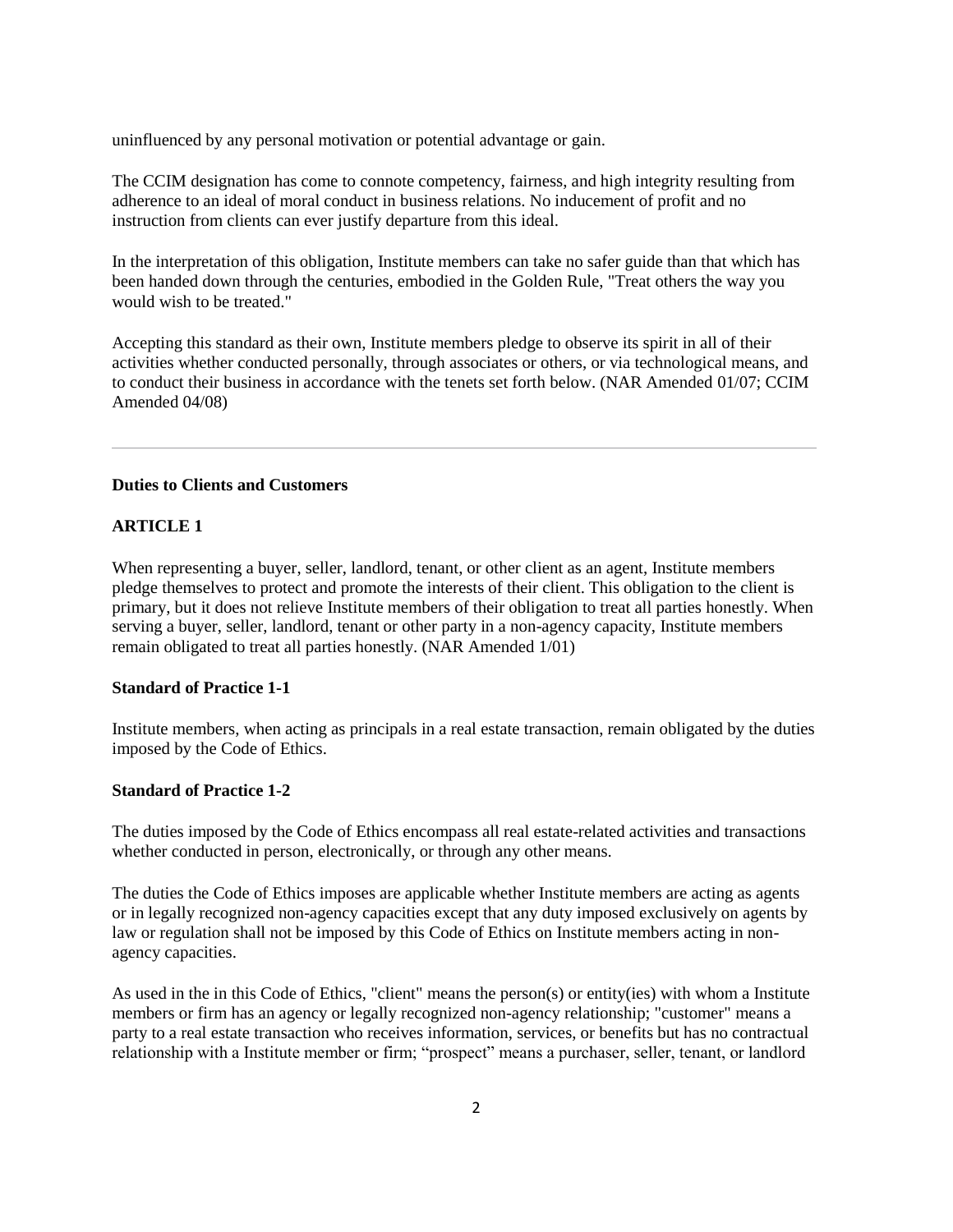who is not subject to a representation relationship with the Institute member or Institute member's firm; and "agent" means a real estate licensee (including brokers and sales associates) acting in an agency relationship as defined by state law or regulation; and "broker" means a real estate licensee (including brokers and sales associates) acting as an agent or in a legally recognized non-agency capacity. (Adopted 1/95; NAR Amended 1/07; CCIM Amended 4/08)

## **Standard of Practice 1-3**

Institute members, in attempting to secure a listing, shall not deliberately mislead the owner as to market value.

# **Standard of Practice 1-4**

Institute members, when seeking to become a buyer/tenant representative, shall not mislead buyers or tenants as to savings or other benefits that might be realized through use of their services.

# **Standard of Practice 1-5**

Institute members may represent the seller/landlord and buyer/tenant in the same transaction only after full disclosure to and with informed consent of both parties.

# **Standard of Practice 1-6**

Institute members shall submit offers and counter-offers objectively and as quickly as possible.

## **Standard of Practice 1-7**

When acting as listing brokers, Institute members shall continue to submit to the seller/landlord all offers and counter-offers until closing or execution of a lease unless the seller/landlord has waived this obligation in writing. Upon the written request of a cooperating broker who submits an offer to the listing broker, the listing broker shall provide a written affirmation to the cooperating broker stating that the offer has been submitted to the seller/landlord, or a written notification that the seller/ landlord has waived the obligation to have the offer presented. Institute members shall not be obligated to continue to market the property after an offer has been accepted by the seller/landlord. Institute members shall recommend that sellers/landlords obtain the advice of legal counsel prior to acceptance of a subsequent offer except where the acceptance is contingent on the termination of the pre-existing purchase contract or lease. (Amended 4/19)

#### **Standard of Practice 1-8**

Institute members acting as agents or brokers of buyers/tenants shall submit to buyers/tenants all offers and counter-offers until acceptance, but have no obligation to continue to show properties to their clients after an offer has been accepted unless otherwise agreed in writing. Institute members acting as agents or brokers of buyers/tenants shall recommend that buyers/tenants obtain the advice of legal counsel if there is a question as to whether a pre-existing contract has been terminated. (Amended 1/99)

### **Standard of Practice 1-9**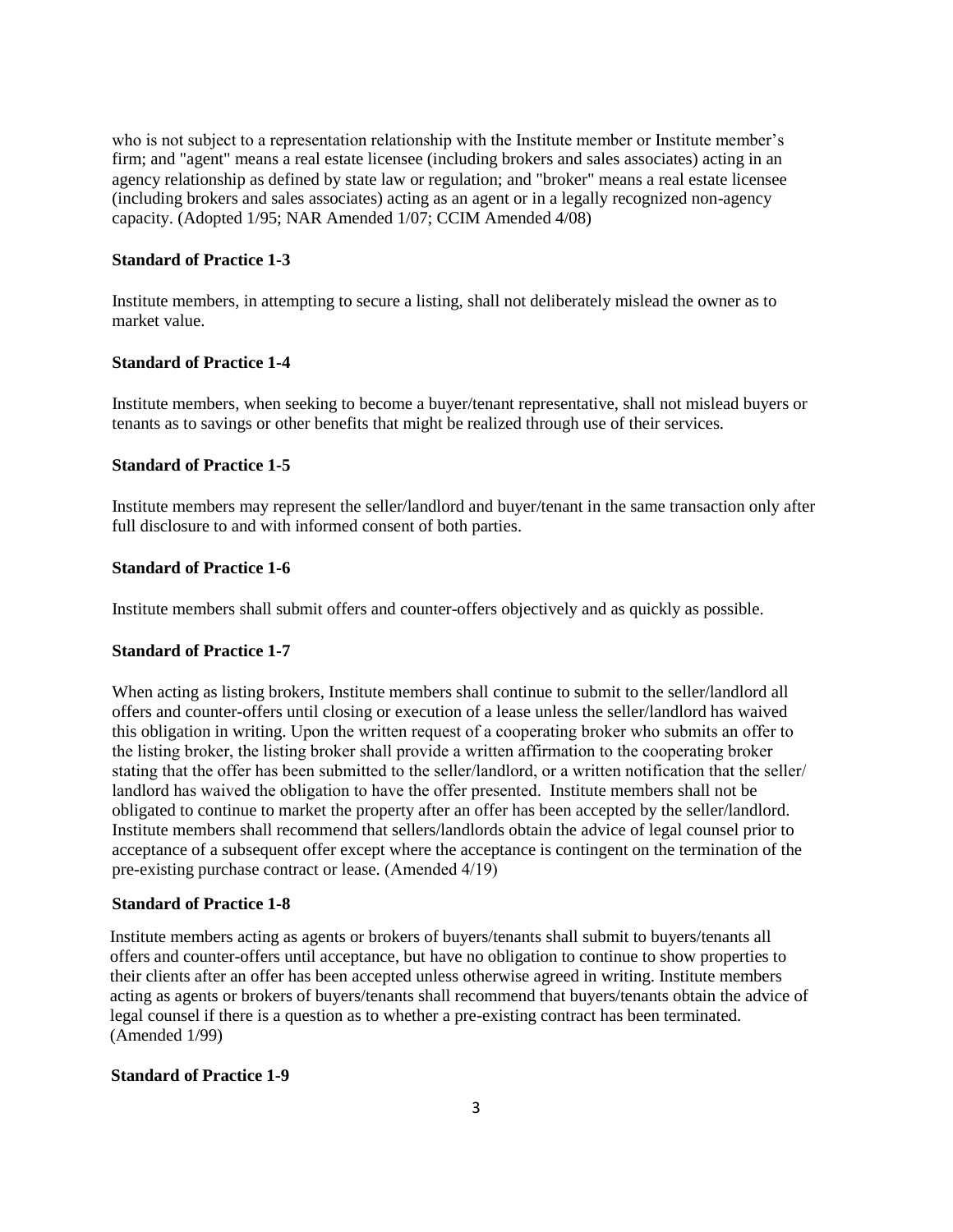provided by their clients in the course of any agency relationship or non-agency relationships recognized by law continues after termination of agency relationships or any non-agency relationship recognized by law. Institute members shall not knowingly, during or following the termination of professional relationships with their clients: The obligation of Institute members to preserve confidential information (as defined by state law)

- 1. Reveal confidential information of clients; or
- 2. Use confidential information of clients to the disadvantage of clients; or
- 3. Use confidential information of clients for the Institute member's advantage or the advantage of third parties unless:
	- a. clients consent after full disclosure; or
	- b. Institute members are required by court order; or
	- c. It is the intention of a client to commit a crime and the information is necessary to prevent the crime; or
	- d. It is necessary to defend an Institute member or the Institute member's employees or associates against an accusation of wrongful conduct.

(Amended 1/99)

Information concerning latent material defects is not considered confidential information under this Code of Ethics. (NAR Amended 1/01)

## **Standard of Practice 1-10**

Institute members shall, consistent with the terms and conditions of their property management agreement, competently manage the property of clients with due regard for the rights, responsibilities, benefits, safety and health of tenants and others lawfully on the premises.

# **Standard of Practice 1-11**

Institute members who are employed to maintain or manage a client's property shall exercise due diligence and make reasonable efforts to protect it against reasonably foreseeable contingencies and losses.

# **Standard of Practice 1-12**

When entering into listing contracts, Institute members must advise sellers/landlords of:

- 1. the Institute member's company policies regarding cooperation and the amount(s) of any compensation that will be offered to subagents, buyer/tenant agents and/or brokers acting in legally recognized non-agency capacities;
- 2. the fact that buyer/tenant agents or brokers, even if compensated by listing brokers, or by sellers/landlords may represent the interest of buyers/tenants; and
- 3. any potential for listing brokers to act as disclosed dual agents e.g. buyer/tenant agents.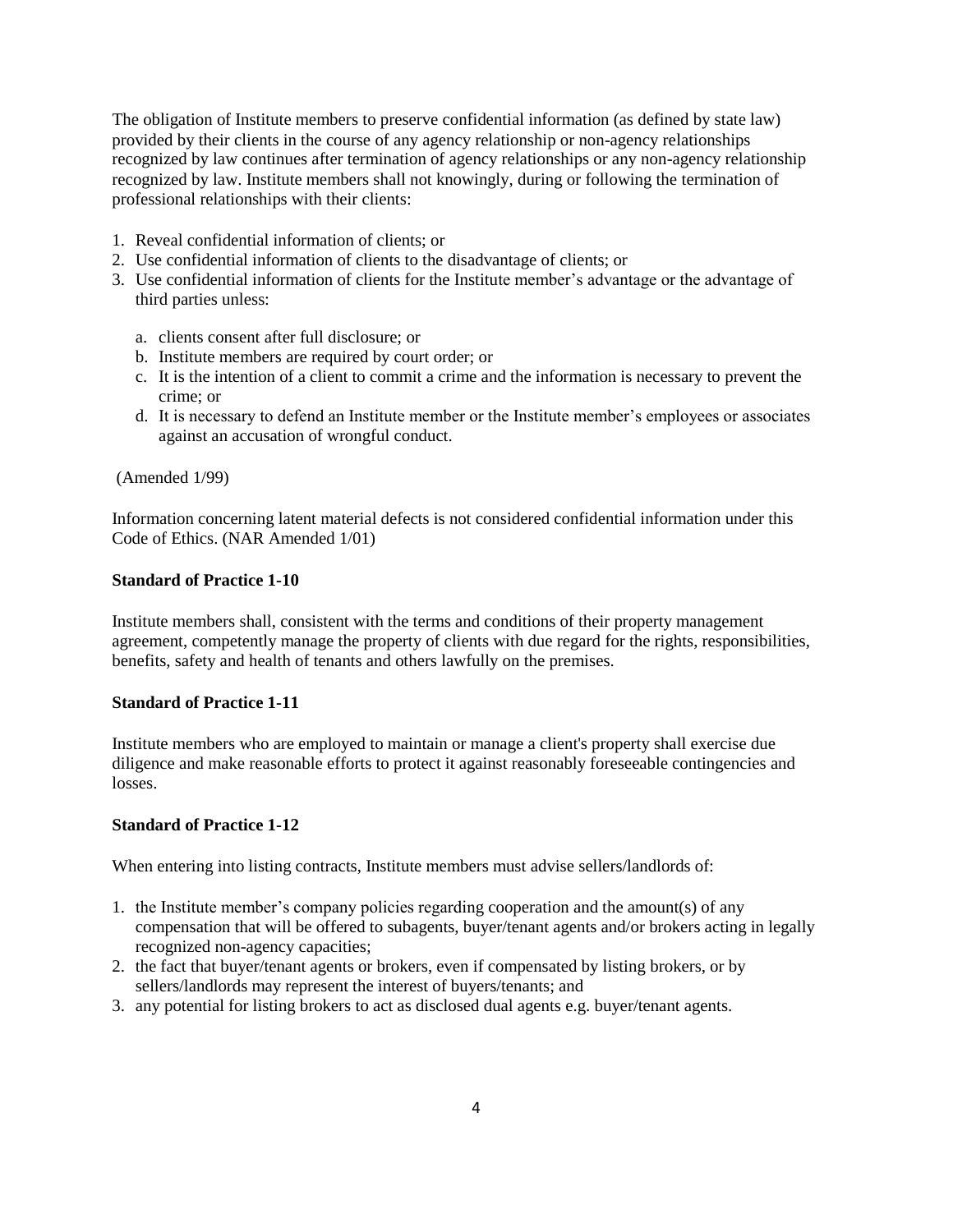(Amended 1/99; NAR Amended 5/02)

# **Standard of Practice 1-13**

When entering into buyer/tenant agreements, Institute members must advise potential clients of:

- 1. the Institute member's company policies regarding cooperation;
- 2. the amount of compensation to be paid by the client;
- 3. the potential for additional or offsetting compensation from other brokers, from the seller or landlord, or from other parties; and
- 4. any potential for the buyer/tenant agent representative to act as a disclosed dual agent, e.g. listing broker, subagent, landlord's agent and
- 5. the possibility that sellers or sellers' representatives may not treat the existence, terms, or conditions of offers as confidential unless confidentiality is required by law, regulation, or by any confidentiality agreement between the parties.

(NAR Adopted 1/93; Renumber 1/98, NAR Amended 01/06).

# **Standard of Practice 1-14**

Fees for preparing appraisals or other valuations shall not be contingent upon the amount of the appraisal or valuation. (NAR Adopted 11/01)

## **Standard of Practice 1-15**

Institute members, in response to inquiries from buyers or cooperating brokers shall, with the seller's approval, disclose the existence of offers on the property. Where disclosure is authorized, Institute Members shall also disclose, if asked whether offers were obtained by the listing licensee, another licensee in the listing firm, or by a cooperating broker. (Adopted 1-03, Amended 04/09,)

# **Standard of Practice 1-16**

Institute members shall not access or use, or permit or enable others to access or use, listed or managed property on terms or conditions other than those authorized by the owner or seller. (Adopted 1/12)

# **ARTICLE 2**

Institute members shall avoid exaggeration, misrepresentation, or concealment of pertinent facts relating to the property or the transaction. Institute members shall not, however, be obligated to discover latent defects in the property, to advise on matters outside the scope of their real estate license, or to disclose facts which are confidential under the scope of agency or non-agency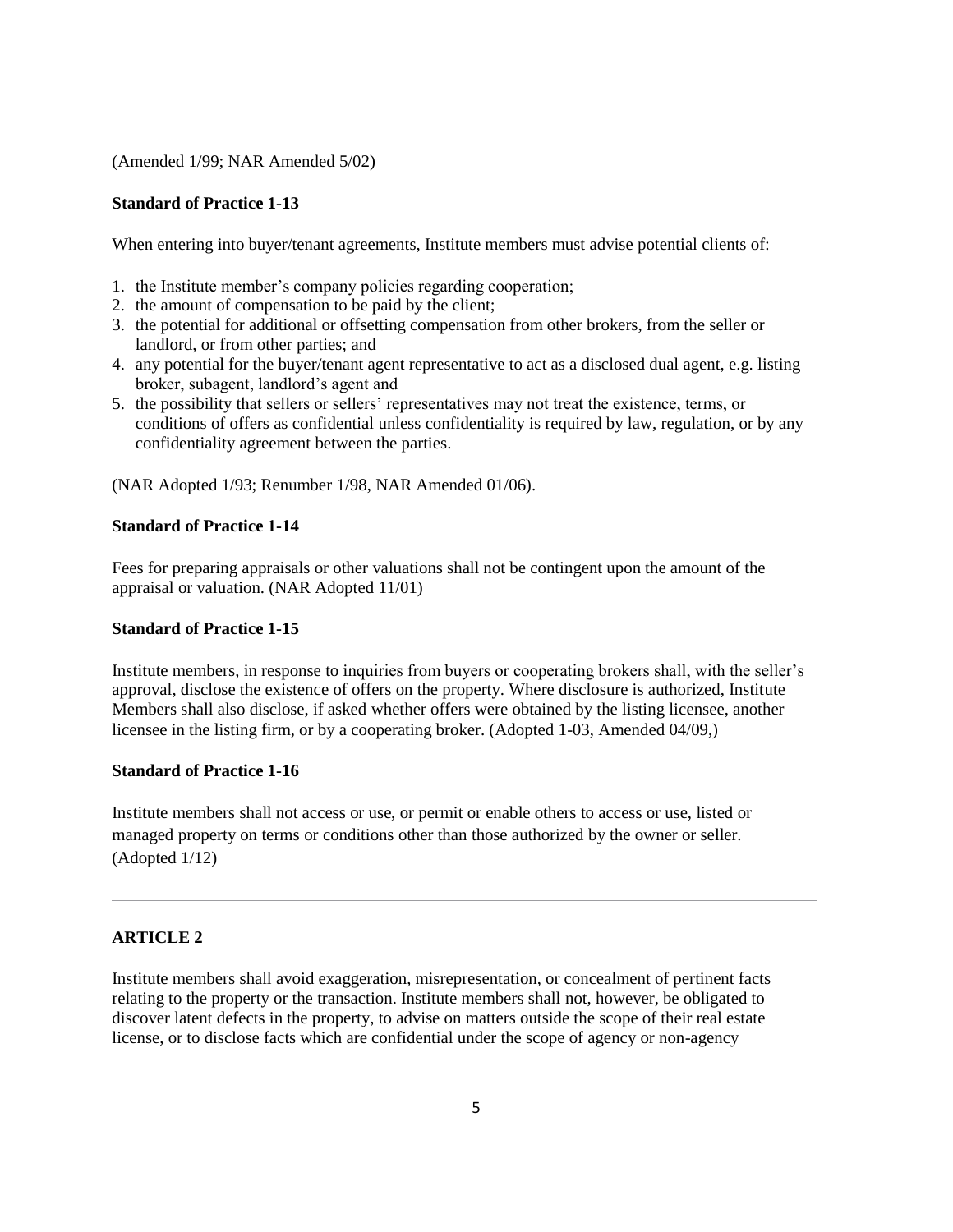relationships as defined by state law. (NAR Amended 1/00).

## **Standard of Practice 2-1**

Institute members shall only be obligated to discover and disclose adverse factors reasonably apparent to someone with expertise in those areas required by their real estate licensing authority. Article 2 does not impose upon Institute members the obligation of expertise in other professional or technical disciplines.

#### **Standard of Practice 2-4**

Institute members shall not be parties to the naming of a false consideration in any document, unless it be the naming of an obviously nominal consideration.

#### **Standard of Practice 2-5**

Factors defined as "non-material" by law or regulation or which are expressly referenced in law or regulation as not being subject to disclosure are considered not "pertinent" for purposes of Article 2.

## **ARTICLE 3**

Institute members shall cooperate with other Institute members and brokers except when cooperation is not in the client's best interest. The obligation to cooperate does not include the obligation to share commissions, fees, or to otherwise compensate another broker.

# **Standard of Practice 3-1**

Institute members, acting as exclusive agents or brokers of sellers/landlords, establish the terms and conditions of offers to cooperate. Unless expressly indicated in offers to cooperate, cooperating brokers may not assume that the offer of cooperation includes an offer of compensation. Terms of compensation, if any, shall be ascertained by cooperating brokers before beginning efforts to accept the offer of cooperation. (Amended 1/99)

## **Standard of Practice 3-2**

Any change in compensation offered for cooperative services must be communicated to the other Institute member prior to the time that Institute member submits an offer to purchase/lease the property. After a Institute Member has submitted an offer to purchase or lease property, the listing broker may not attempt to unilaterally modify the offered compensation with respect to that cooperative transaction. (Amended 1/14)

#### **Standard of Practice 3-3**

Standard of Practice 3-2 does not preclude the listing broker and cooperating broker from entering into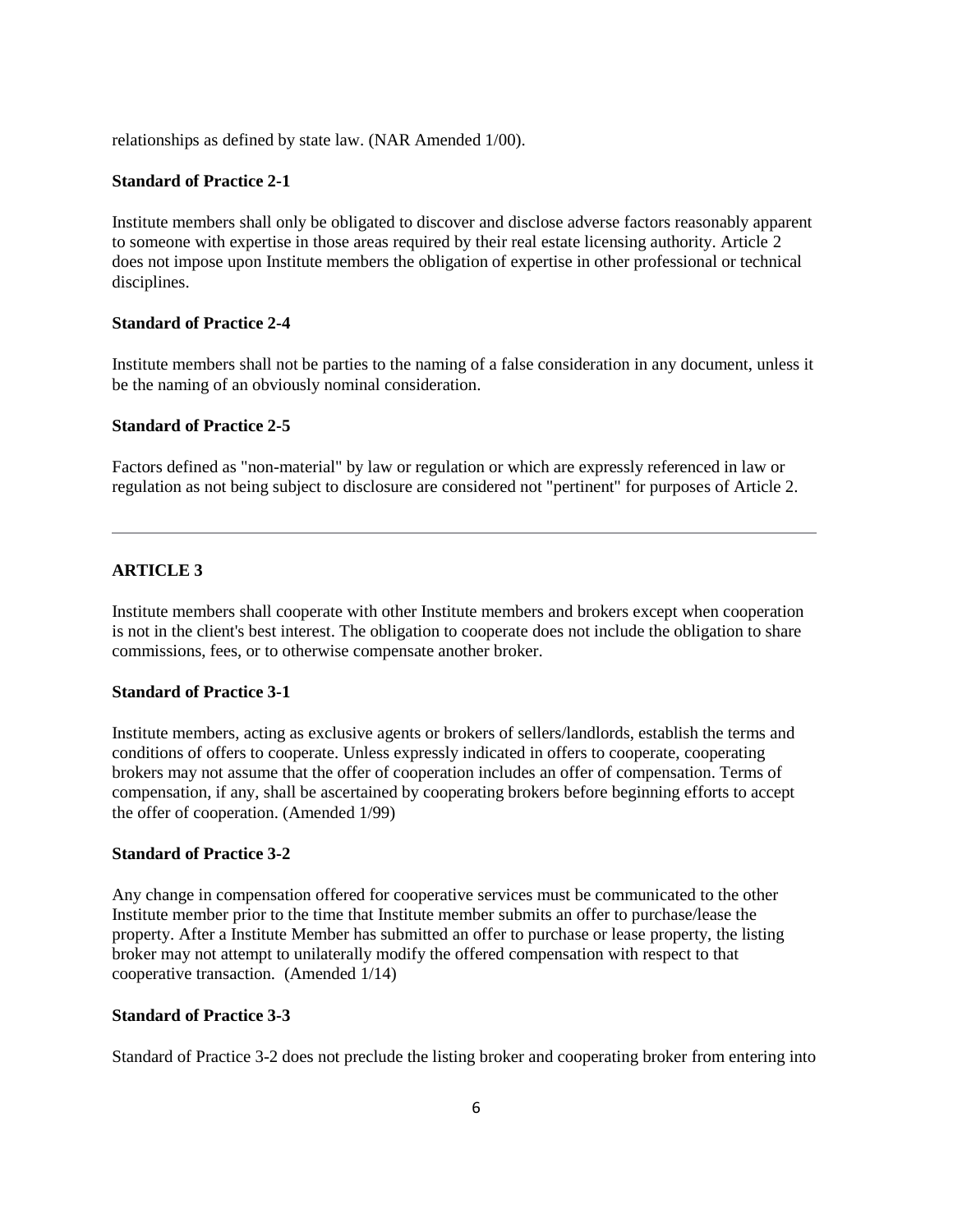an agreement to change cooperative compensation.

## **Standard of Practice 3-4**

Institute members, acting as listing brokers, have an affirmative obligation to disclose the existence of dual or variable rate commission arrangements (i.e., listings where one amount of commission is payable if the listing broker's firm is the procuring cause of sale/lease and a different amount of commission is payable if the sale/lease results through the efforts of the seller/landlord or a cooperating broker).

The listing broker shall, as soon as practical, disclose the existence of such arrangements to potential cooperating brokers and shall, in response to inquiries from cooperating brokers, disclose the differential that would result in a cooperative transaction or in a sale/lease that results through the efforts of the seller/landlord. If the cooperating broker is a buyer/tenant representative, the buyer/tenant representative must disclose such information to their client.

## **Standard of Practice 3-5**

It is the obligation of subagents to promptly disclose all pertinent facts to the principal's agent prior to as well as after a purchase or lease agreement is executed.

## **Standard of Practice 3-6**

Institute members shall disclose the existence of accepted offers, including offers with unresolved contingencies, to any broker seeking cooperation. (NAR Amended 11/03)

## **Standard of Practice 3-7**

When seeking information from another Institute member concerning property under a management or listing agreement, Institute members shall disclose their membership status in the Institute and whether their interest is personal or on behalf of a client and, if on behalf of a client, their relationship with the client.

#### **Standard of Practice 3-8**

Institute members shall not misrepresent the availability of access to show or inspect a listed property.

# **Standard of Practice 3-9**

Institute members shall not provide access to listed property on terms other than those established by the owner or the listing broker. (NAR adopted 1/10)

## **Standard of Practice 3-10**

The duty to cooperate established in Article 3 relates to the obligation to share information on listed property, and to make property available to other brokers for showing to prospective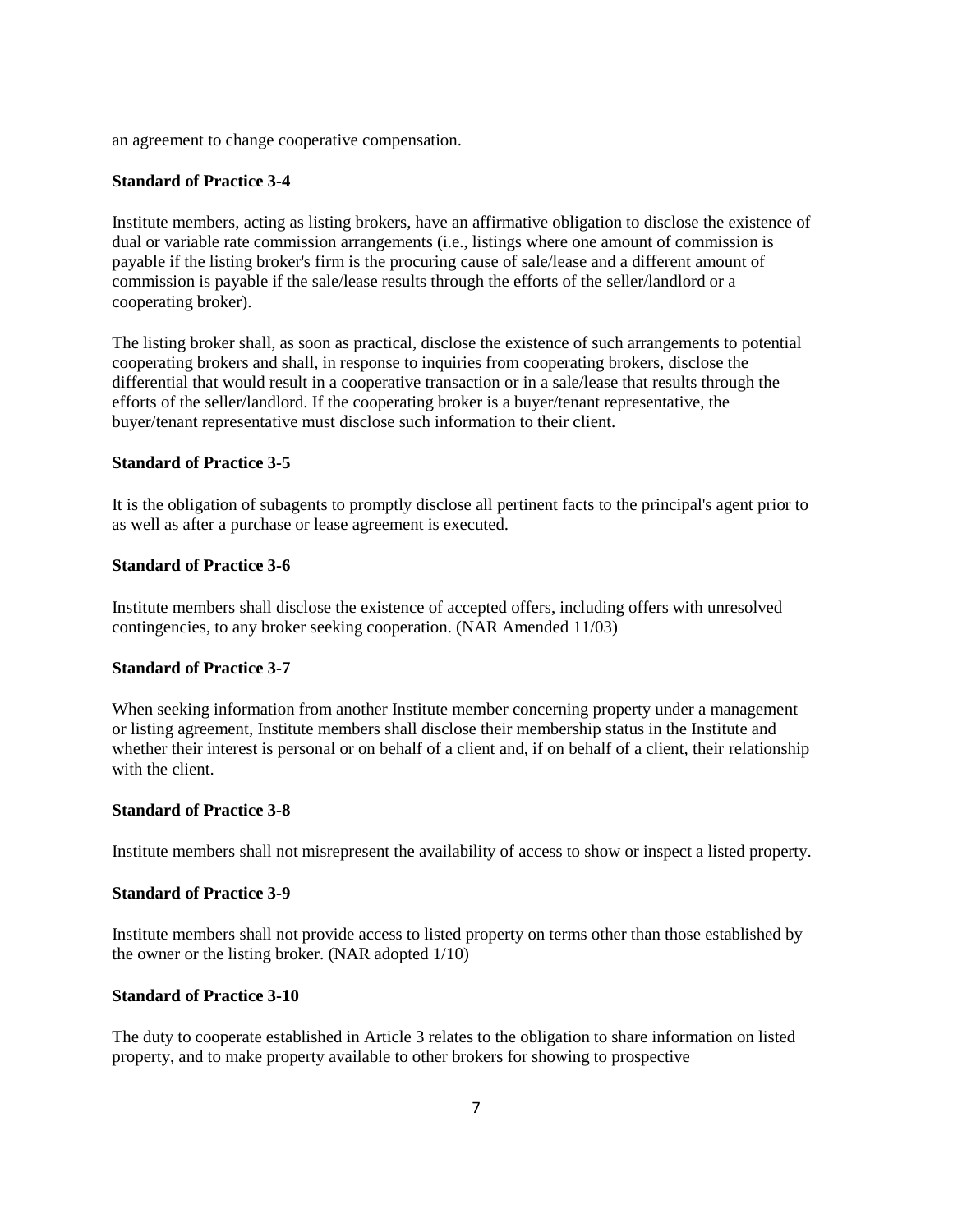purchasers/tenants when it is in the best interests of sellers/landlords. (NAR adopted 1/11)

# **ARTICLE 4**

Institute members shall not acquire an interest in or buy or present offers from themselves, any member of their immediate families, their firms or any member thereof, or any entities in which they have any ownership interest, on any real property without making their true position known to the owner or the owner's agent. In selling property they own, or in which they have any interest, Institute members shall reveal their ownership or interest in writing to the purchaser or the purchaser's representative.

# **Standard of Practice 4-1**

For the protection of all parties, the disclosures required by Article 4 shall be in writing and provided by the Institute member prior to the signing of any contract.

# **ARTICLE 5**

Institute members shall not undertake to provide professional services concerning a property or its value where they have a present or contemplated interest unless such interest is specifically disclosed to all affected parties.

# **ARTICLE 6**

Institute members shall not accept any commission, rebate, or profit on expenditures made for their client, without the client's knowledge and consent.

When recommending real estate products or services (e.g. homeowner's insurance, warranty programs, mortgage financing, title insurance etc.) Institute members shall disclose to the client or customer to whom the recommendation is made any financial benefits or fees, other than real estate referral fees, the Institute member or firm may receive as a direct result of such recommendation. (Amended 1/99)

## **Standard of Practice 6-1**

Institute members shall not recommend or suggest to a client or a customer the use of services of another organization or business entity in which they have a direct interest without disclosing such interest at the time of the recommendation or suggestion.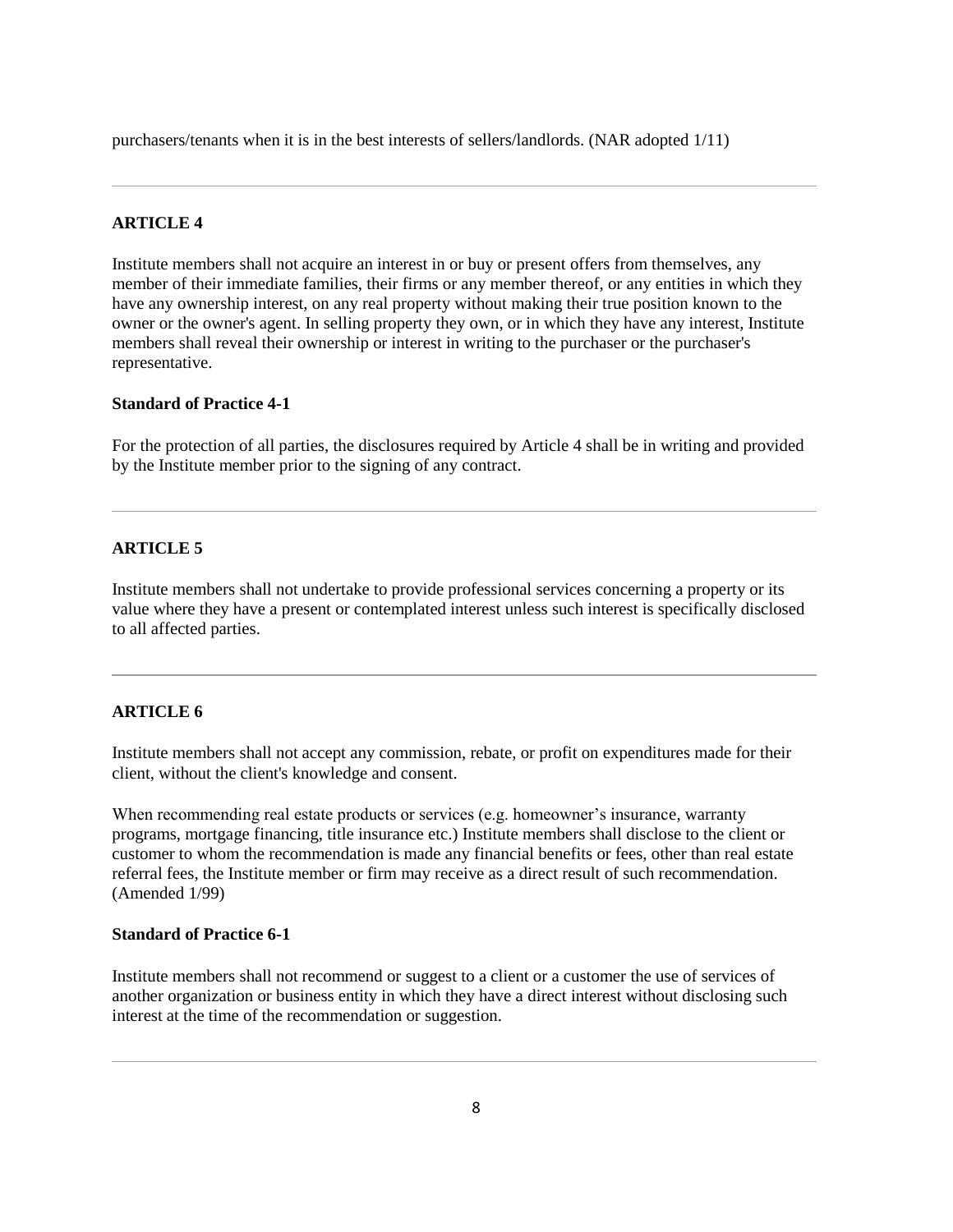# **ARTICLE 7**

In a transaction, Institute members shall not accept compensation from more than one party, even if permitted by law, without disclosure to all parties and the informed consent of the Institute member's client or clients.

# **ARTICLE 8**

Institute members shall keep in a special account in an appropriate financial institution, separated from their own funds, monies coming into their possession in trust for other persons, such as escrows, trust funds, clients' monies, and other like items.

## **ARTICLE 9**

Institute members, for the protection of all parties, shall assure whenever possible that all agreements related to real estate transactions including, but not limited to, listing and representation agreements, purchase contracts, and leases are in writing and in clear and understandable language expressing the specific terms, conditions, obligations and commitments of the parties. A copy of each agreement shall be furnished to each party to such agreements upon their signing or initialing. (NAR Amended 11/03)

## **Standard of Practice 9-1**

For the protection of all parties, Institute members shall use reasonable care to ensure that documents pertaining to the purchase, sale, or lease of real estate are kept current through the use of written extensions or amendments.

## **Standard of Practice 9-2**

When assisting or enabling a client or customer in establishing a contractual relationship (e.g., listing and representation agreements, purchase agreements, leases, etc.) electronically, Institute members shall make reasonable efforts to explain the nature and disclose the specific terms of the contractual relationship being established prior to it being agreed to by a contracting party. (NAR Adopted 1/07; CCIM Adopted 4/08)

**Duties to the Public**

**ARTICLE 10**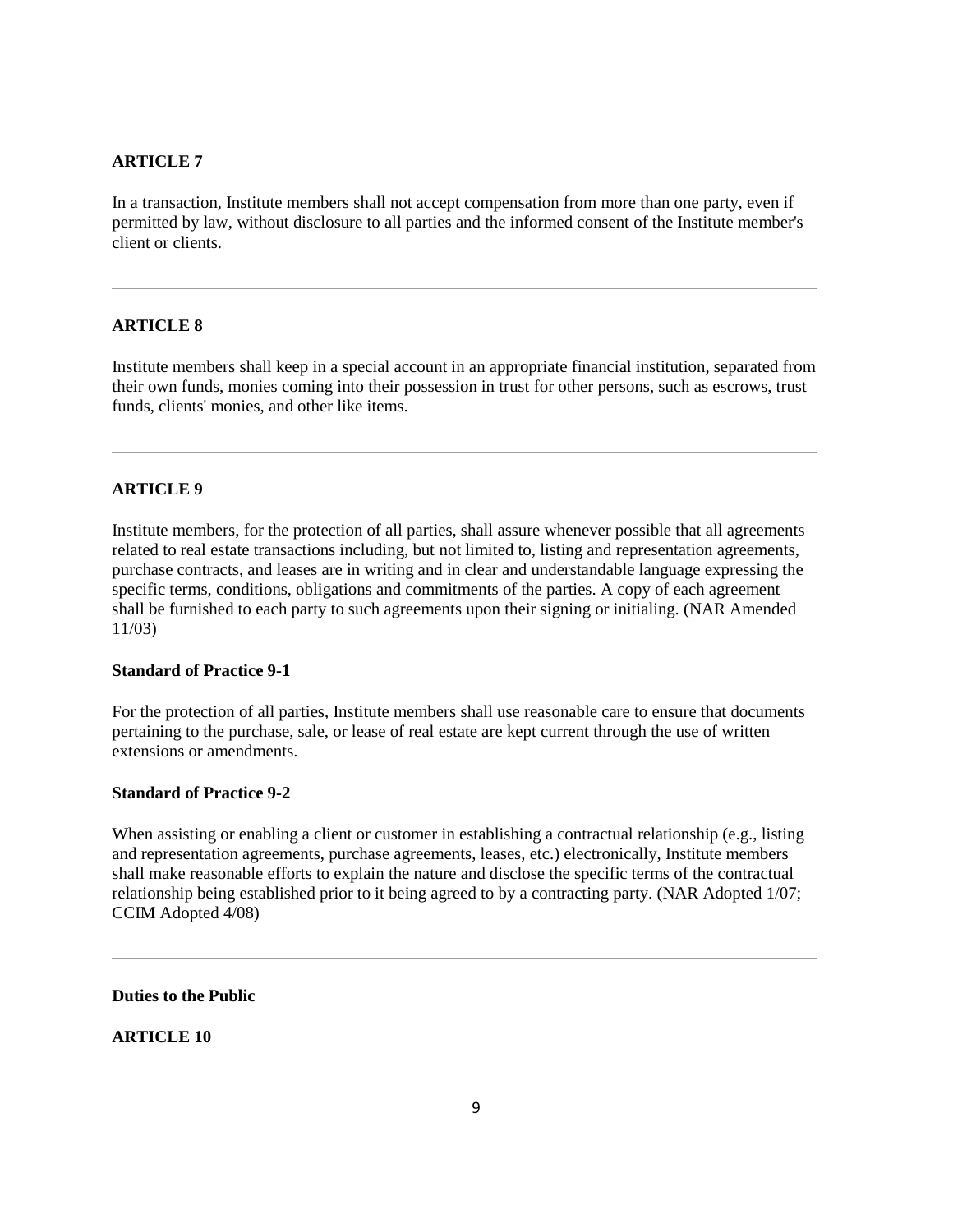Institute members shall not deny equal professional services to any person for reasons of race, color, religion, sex, handicap, familial status, national origin, sexual orientation, or gender identity Institute members shall not be parties to any plan or agreement to discriminate against a person or persons on the basis of race, color, religion, sex, handicap, familial status, national origin, sexual orientation, or gender identity. (Amended 1/14)

Institute members in their estate employment practices, shall not discriminate against any person or persons on the basis of race, color, religion, sex, handicap, familial status, national origin, or sexual orientation, or gender identity. (Amended 1/14)

#### **Standard of Practice 10-1**

When involved in the sale or lease of a residence, Institute members shall not volunteer information regarding the racial, religious or ethnic composition of any neighborhood nor shall they engage in any activity which may result in panic selling, however, Institute members may provide other demographic information. (NAR Amended 01/06)

# **Standard of Practice 10-2**

Institute members shall not print, display or circulate any statement or advertisement with respect to selling or renting of a property that indicates any preference, limitations or discrimination based on race, color, religion, sex, handicap, familial status, national origin, sexual orientation, or gender identity. (NAR Amended 1/14)

# **Standard of Practice 10-3**

Institute Members shall not print, display or circulate any statement or advertisement with respect to selling or renting of a property that indicates any preference, limitations or discrimination based on race, color, religion, sex, handicap, familial status, national origin, sexual orientation or gender identity. (Amended 4/14)

## **Standard of Practice 10-4**

As used in Article 10 "real estate employment practices" relates to employees and independent contractors providing real estate-related services and the administrative and clerical staff directly supporting those individuals. (NAR Adopted 1/00; Amended 5/04)

#### **Article 11**

The services which Institute members provide to their clients and customers, and in the case of corporate real estate, to their employers, Institute members shall conform to the standards of practice and competence which are reasonably expected in the specific real estate disciplines in which they engage; specifically: commercial investment real estate brokerage, corporate real estate, general real estate brokerage, land brokerage, real property management, real estate appraisal, real estate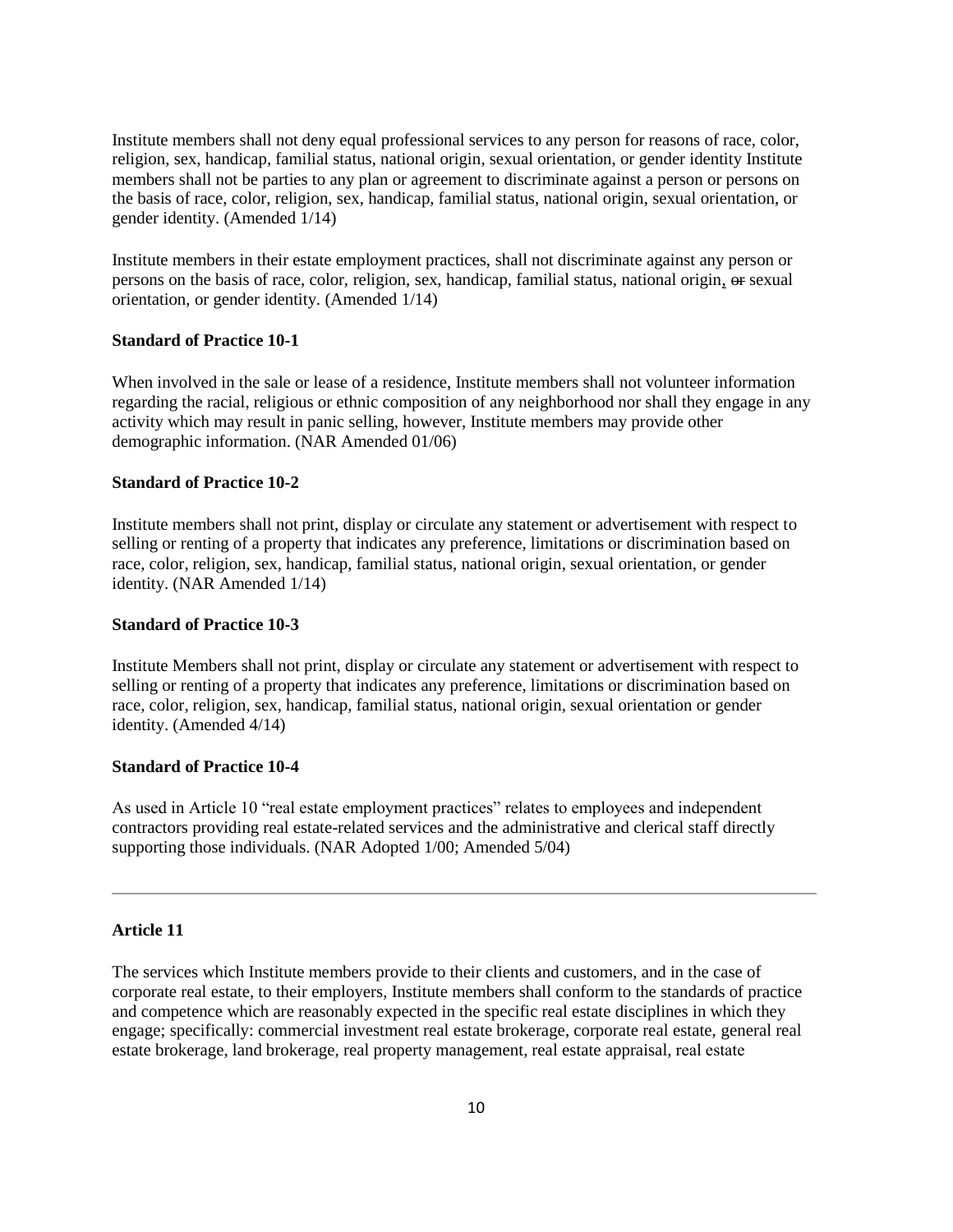valuation, real estate counseling, real estate syndication, real estate auction, and international real estate. (CCIM amended 4/19)

Institute members shall not undertake to provide specialized professional services concerning a type of property or service that is outside their field of competence unless they engage the assistance of one who is competent on such types of property or service, or unless the facts are fully disclosed to the client. Any persons engaged to provide such assistance shall be so identified to the client and their contribution to the assignment should be set forth.

## **Standard of Practice 11-1**

When Institute members prepare opinions of real property value or price, they must:

- 1. be knowledgeable about the type of property being valued,
- 2. have access to the information and resources necessary to formulate an accurate opinion, and
- 3. be familiar with the area where the subject property is located

unless lack of any of these is disclosed to the party requesting the opinion in advance.

When an opinion of value or price is prepared other than in pursuit of a listing or to assist a potential purchaser in formulating a purchase offer, the opinions shall include the following unless the party requesting the opinion requires a specific type of report or different data set:

- 1. identification of the subject property
- 2. date prepared
- 3. defined value or price
- 4. limiting conditions, including statements of purpose(s) and intended user(s)

5. any present or contemplated interest, including the possibility of representing the seller/landlord or buyers/tenants

- 6. basis for the opinion, including applicable market data
- 7. if the opinion is not an appraisal, a statement to that effect
- 8. disclosure of whether and when a physical inspection of the property's exterior was conducted

9. disclosure of whether and when a physical inspection of the property's interior was conducted

10. disclosure of whether the REALTOR® has any conflicts of interest (Amended 1/14)

## **Standard of Practice 11-2**

The obligations of the Code of Ethics in respect of real estate disciplines other than appraisal shall be interpreted and applied in accordance with the standards of competence and practice which clients and the public reasonably require to protect their rights and interests considering the complexity of the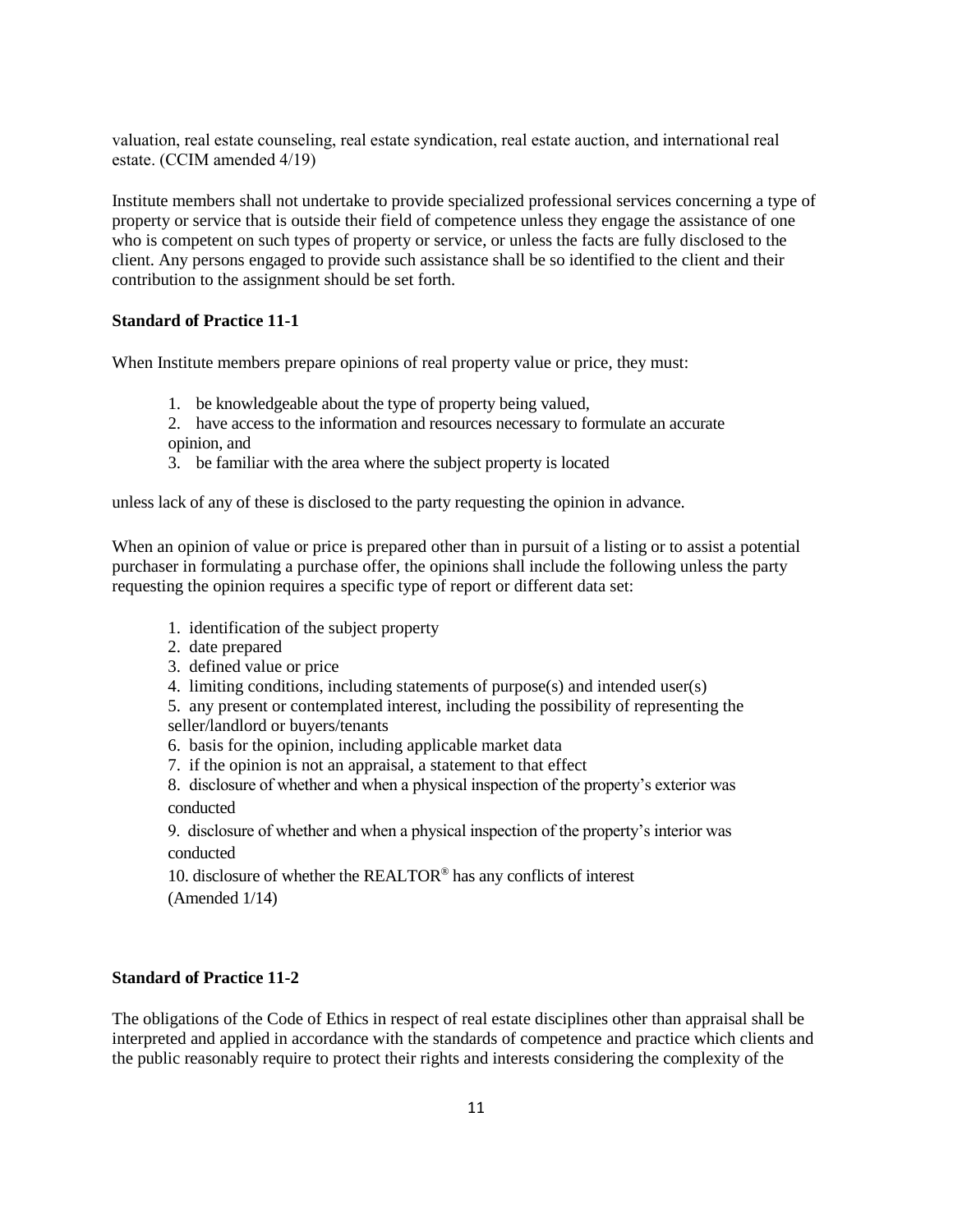transaction, the availability of expert assistance, and, where the Institute member is an agent or subagent, the obligations of a fiduciary.

# **Standard of Practice 11-3**

When Institute members provide consultative services to clients which involve advice or counsel for a fee (not a commission), such advice shall be rendered in an objective manner and the fee shall not be contingent on the substance of the advice or counsel given. If brokerage or transaction services are to be provided in addition to consultative services, a separate compensation may be paid with prior agreement between the client and Institute member.

# **Standard of Practice 11-4**

The competency required by Article 11 relates to services contracted for between CCIMs and their clients or customer; the duties expressly imposed by the Code of Ethics; and the duties imposed by law or regulation. (NAR Adopted 11/01)

## **ARTICLE 12**

Institute members shall be honest and truthful in their real estate communications and shall present a true picture in their advertising, marketing, and other representations. shall ensure that their status as real estate professionals is readily apparent in their advertising, marketing, and other representations, and that the recipients of all real estate communications are, or have been, notified that those communications are from a real estate professional. (NAR Amended 1/08) (CCIM Amended 10/08)

#### **Standard of Practice 12-1**

Institute members may use the term 'free' and similar terms in their advertising and in other representations provided that all terms governing availability of the offered product or service are clearly disclosed at the same time.

## **Standard of Practice 12-2**

Institute members may represent their services as 'free' or without cost even if they expect to receive compensation from a source other than their client, provided that the potential for the same Institute member to obtain a benefit from a third party is clearly disclosed at the same time.

#### **Standard of Practice 12-3**

The offering of premiums, prizes, merchandise discounts or other inducements to list, sell, purchase, or lease is not, in itself, unethical even if receipt of the benefit is contingent on listing, selling, purchasing, or leasing through the Institute member making the offer.

However, Institute members must exercise care and candor in any such advertising or other public or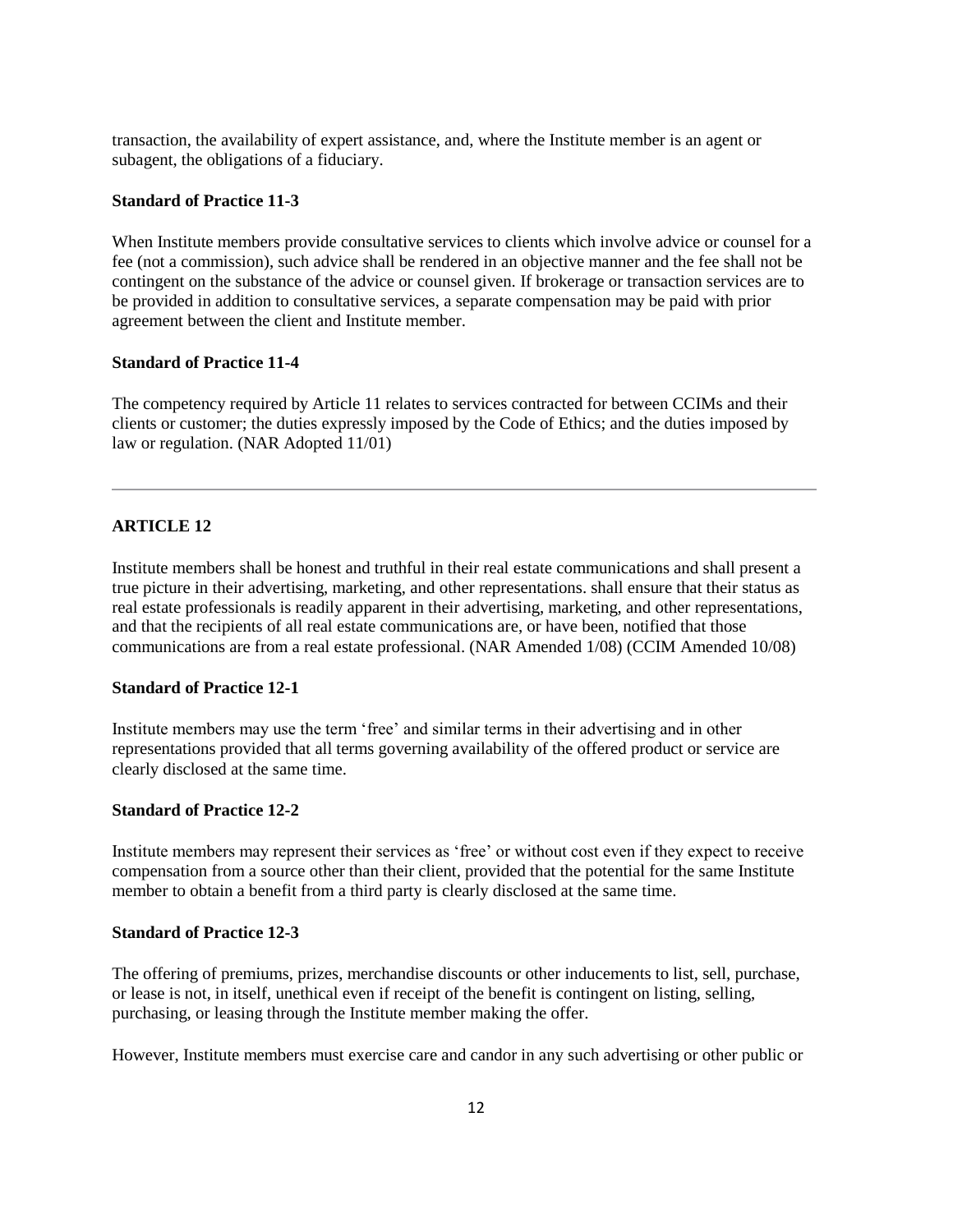private representations so that any party interested in receiving or otherwise benefiting from the Institute member's offer will have clear, thorough, advance understanding of all the terms and conditions of the offer. The offering of any inducements to do business is subject to the limitations and restrictions of state law and the ethical obligations established by any applicable Standard of Practice.

# **Standard of Practice 12-4**

Institute members shall not offer for sale/lease or advertise property without authority. When acting as listing brokers or as subagents, Institute members shall not quote a price different from that agreed upon with the seller/landlord.

# **Standard of Practice 12-5**

Institute members shall not advertise not permit any person employed by or affiliated with them to advertise real estate services or listed property in any medium (e.g., electronically, print, radio, television, etc.) without disclosing the name of that Institute member's firm in a reasonable and readily apparent manner either in advertisement of in electronic advertising via a link to display with all required disclosures (Adopted 11/83, NAR Amended 1/07; CCIM Amended 4/08, NAR amended 1/10 and 1/11, NAR amended 1/16; CCIM Adopted 4/16)

# **Standard of Practice 12-6**

Institute members, when advertising unlisted real property for sale/lease in which they have an ownership interest, shall disclose their status as both owners/landlords and as Institute members or real estate licensees.

## **Standard of Practice 12-7**

Only Institute members who participated in the transaction as the listing broker or cooperating broker (selling broker) may claim to have "sold" the property. Prior to closing, a cooperating broker may post a "sold" sign only with the consent of the listing broker.

## **Standard of Practice 12-8**

The obligation to present a true picture in representations to the public includes information presented, provided, or displayed on Institute member's websites. Institute Members shall use reasonable efforts to ensure that information on their website is current. When it becomes apparent that information on a Institute member's website is no longer current or accurate, Institute member's shall promptly take corrective action. (NAR Adopted 1/07; CCIM Adopted 4/08)

# **Standard of Practice 12-9**

CCIM member firm websites shall disclose the firm's name and state(s) of licensure in a reasonable and readily apparent manner.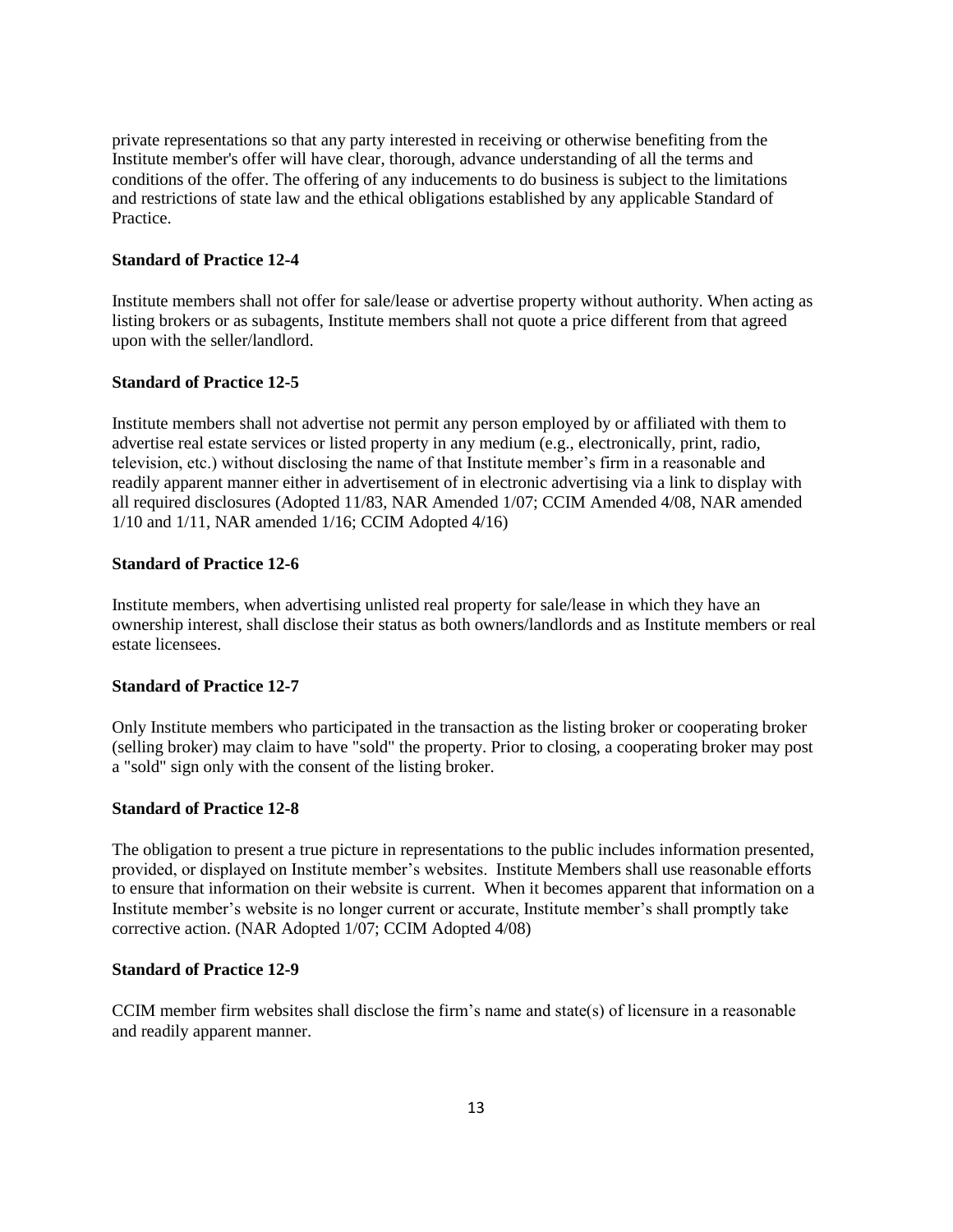Websites of Institute members and non-member licensees affiliated with an Institute members firm shall disclose the firm's name and that Institute member's or non-member licensee's state(s) of licensure in a reasonable and readily apparent manner. (NAR Adopted 1/07; CCIM Adopted 4/08)

# **Standard of Practice 12-10**

Institute members' obligation to present a true picture in their advertising and representations to the public includes Internet content images, and the URLs and domain names they use, and prohibits Institute members from:

- 1. engaging in deceptive or unauthorized framing of real estate brokerage websites;
- 2. manipulating (e.g., presenting content developed by others) listing content in any way that produces a deceptive or misleading result;
- 3. deceptively using metatags, keywords or other devices/methods to direct, drive, or divert Internet traffic, or to otherwise mislead consumers.
- 4. presenting content developed by others without either attribution or without permission, or
- 5. to otherwise misleading consumers, including use of misleading images. (NAR Adopted 1/07; CCIM Adopted 4/08. Amended 4/18)

# **Standard of Practice 12-11**

Institute members intending to share or sell consumer information gathered via the Internet shall disclose that possibility in a reasonable and readily apparent manner. (NAR Adopted 1/07; CCIM Adopted 4/08)

## **Standard of Practice 12-12**

Institute members shall not:

- 1. use URLs or domain names that present less than a true picture, or
- 2. register URLs or domain names which, if used, would present less than a true picture. (NAR Adopted 1/08) (CCIM Adopted 10/08)

## **Standard of Practice 12-13**

The obligation to present a true picture in advertising, marketing, and representations allows Institute members to use and display only professional designations, certifications, and other credentials to which they are legitimately entitled. (NAR Adopted 1/08) (CCIM Adopted 10/08)

# **ARTICLE 13**

Institute members shall not engage in activities that constitute the unauthorized practice of law and shall recommend that legal counsel is obtained when the interest of any party to the transaction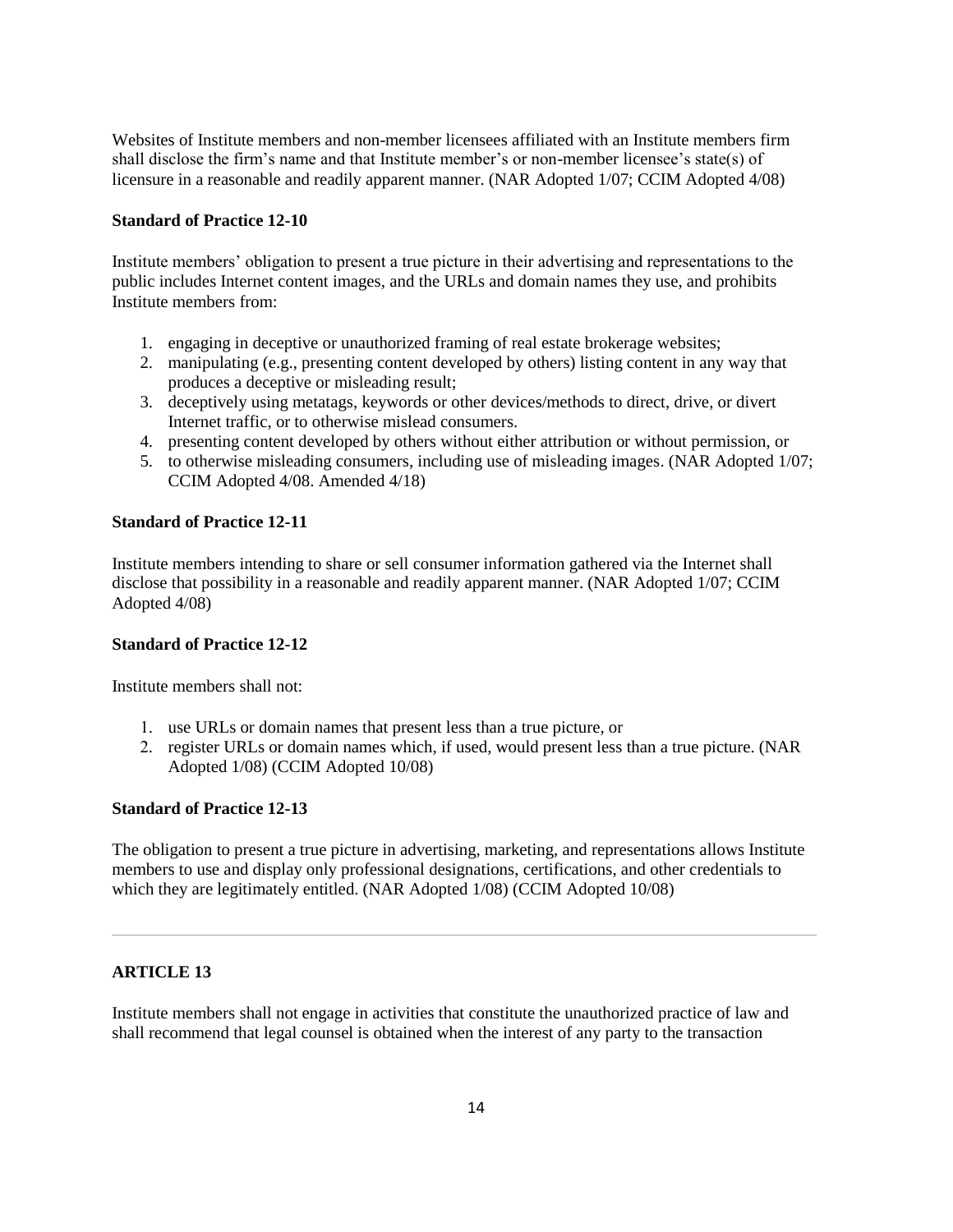requires it.

# **ARTICLE 14**

If charged with unethical practice or asked to present evidence or to cooperate in any other way, in any professional standards proceeding or investigation, Institute members shall place all pertinent facts before the proper tribunals of the Institute and shall take no action to disrupt or obstruct such processes. (Amended 1/99)

# **Standard of Practice 14-1**

Institute members shall not be subject to disciplinary proceedings in more than one REALTOR® affiliated organization in which they hold membership with respect to alleged violations of the Code of Ethics relating to the same transaction or event.

# **Standard of Practice 14-2**

Institute members shall not make any unauthorized disclosure or dissemination of the allegations, findings, or decision developed in connection with an ethics hearing or appeal or in connection with an arbitration hearing or procedural review.

# **Standard of Practice 14-3**

Institute members shall not obstruct the Institute's investigative or professional standards proceedings by instituting or threatening to institute actions for libel, slander or defamation against any party to a professional standards proceeding or their witnesses based on the filing of an arbitration request, an ethics complaint, or testimony given before any tribunal. (Amended 1/99)

# **Standard of Practice 14-4**

Institute members shall not intentionally impede the Institute's investigative or disciplinary proceedings by filing multiple ethics complaints based on the same event or transaction.

## **Duties to Institute Members**

# **ARTICLE 15**

Institute members shall not knowingly or recklessly make false or misleading statements about other real estate professionals, their businesses, or their business practices. (Amended 1/12)

## **Standard of Practice 15-1**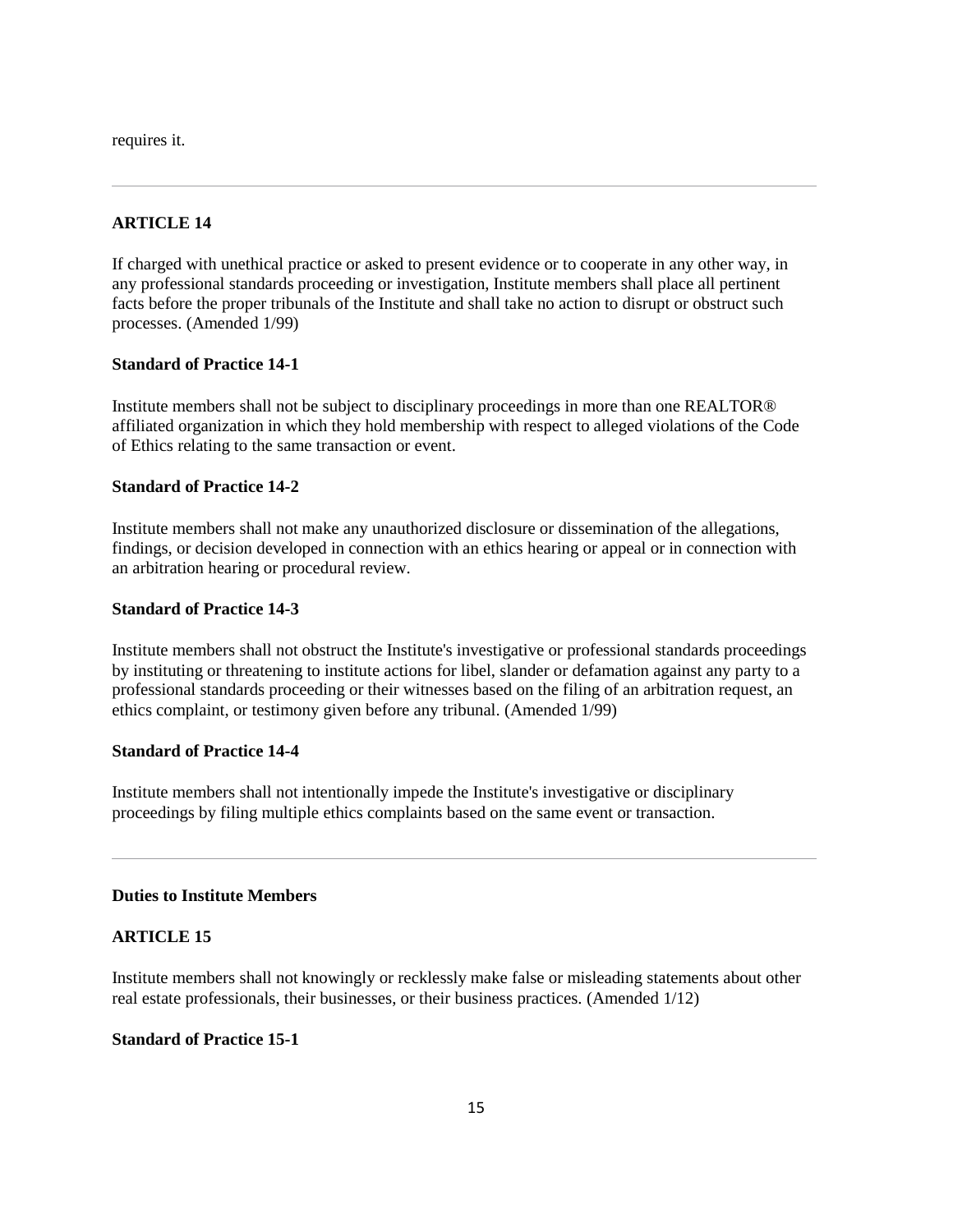CCIM Institute members shall not knowingly or recklessly file false or unfounded ethics complaints. (NAR adopted 1/00)

## **Standard of Practice 15-2**

The obligation to refrain from making false or misleading statements about other real estate professionals their businesses and their business practices includes the duty to not knowingly or recklessly publish repeat, retransmit, or republish false or misleading statements made by others. This duty applies whether false or misleading statements are repeated in person, in writing, by technological means (e.g., the Internet), or by any other means. (NAR adopted 1/07; CCIM Adopted 4/08; CCIM amended 10/08, NAR Amended 1/11, Amended 1/12)

## **Standard of Practice 15-3**

The obligation to refrain from making false or misleading statements about other real estate professionals their businesses and their business practices includes the duty to publish a clarification about or remove statements made by others on electronic media the Institute member controls once the Institute member knows the statement is false or misleading. (NAR adopted 5/09; CCIM adopted 10/09, NAR amended 1/11, Amended 1/12)

# **ARTICLE 16**

Institute members shall not engage in any practice or take any action inconsistent with exclusive representation or exclusive brokerage relationship agreements that other Institute members have with clients. (Amended 1/98)

## **Standard of Practice 16-1**

Article 16 is not intended to prohibit aggressive or innovative business practices which are otherwise ethical and does not prohibit disagreements with other Institute members involving commission, fees, compensation or other forms of payment or expenses.

# **Standard of Practice 16-2**

Article 16 does not preclude Institute members from making general announcements to prospects describing their services and the terms of their availability even though some recipients may have entered into agency agreements or other exclusive relationships with another Institute member. A general telephone canvass, general mailing or distribution addressed to all prospects in a given geographical area or in a given profession, business, club, or organization, or other classification or group is deemed "general" for purposes of this standard. (Amended 1/98)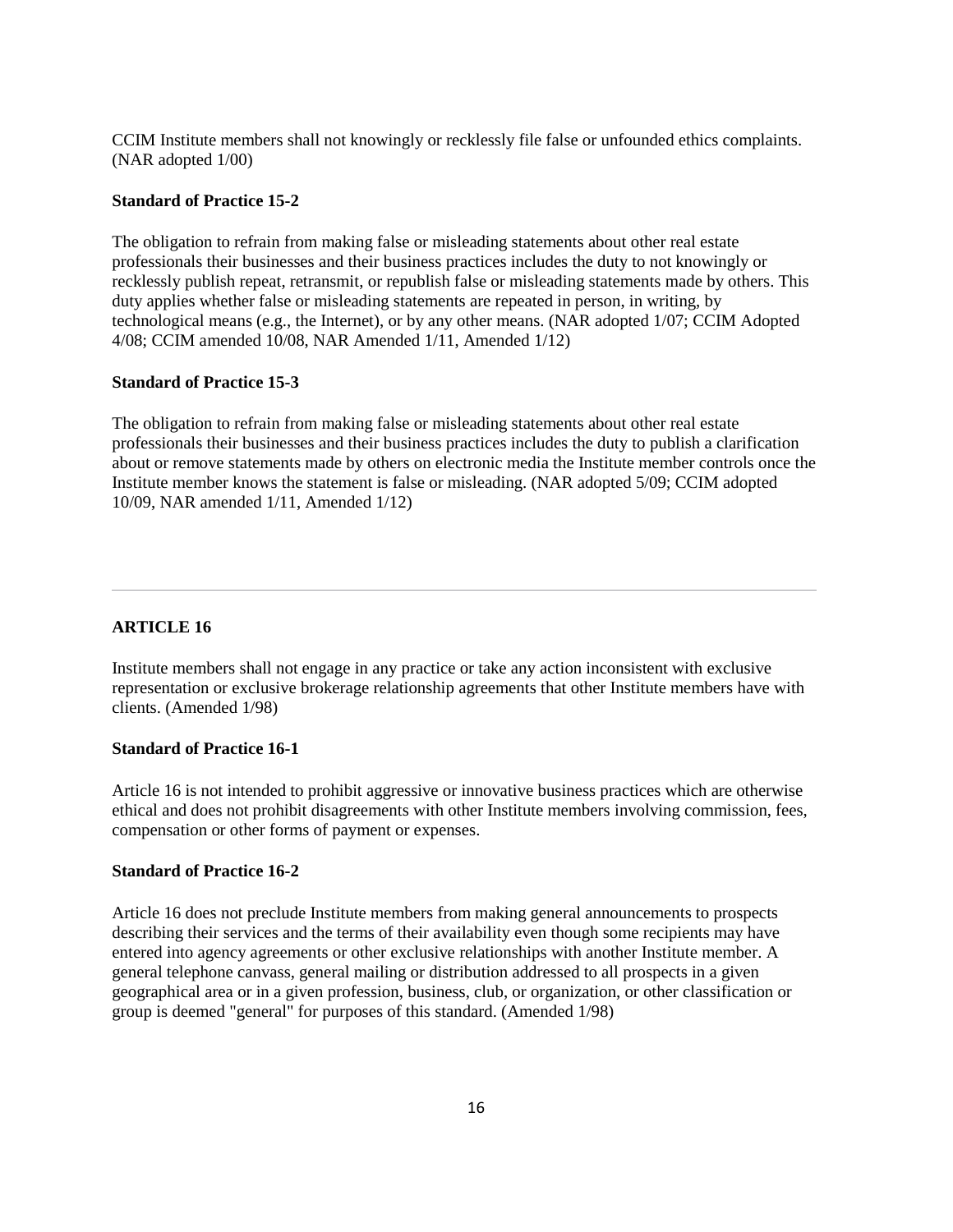Article 16 is intended to recognize as unethical two basic types of solicitations:

First, telephone or personal solicitations of property owners who have been identified by a real estate sign, multiple listing compilation, or other information service as having exclusively listed their property with another Institute member.

Second, mail or other forms of written solicitations of prospects whose properties are exclusively listed with another Institute member when such solicitations are not part of a general mailing but are directed specifically to property owners identified through compilations of current listings, "for sale" or "for rent" signs, or other sources of information required by Article 3 and Multiple Listing Service rules to be made available to other Institute members under offers of sub-agency or cooperation. (NAR Amended 11/03)

## **Standard of Practice 16-3**

Article 16 does not preclude Institute members from contacting the client of another broker for the purpose of offering to provide, or entering into a contract to provide, a different type of real estate service unrelated to the type of service currently being provided (e.g., property management as opposed to brokerage) or from offering the same type of service for property not subject to other brokers' exclusive agreements. However, information received through a commercial property information exchange, Multiple Listing Service, or any other offer of cooperation may not be used to target clients of other Institute members to whom such offers to provide services may be made. (NAR Amended 11/03)

## **Standard of Practice 16-4**

Institute members shall not solicit a listing which is currently listed exclusively with another broker. However, if the listing broker, when asked by the Institute member, refuses to disclose the expiration date and nature of such listing; i.e., an exclusive right to sell, an exclusive agency, open listing, or other form of contractual agreement between the listing broker and the client, the Institute member may contact the owner to secure such information and may discuss the terms upon which the Institute member might take a future listing or, alternatively, may take a listing to become effective upon expiration of any existing exclusive listing.

## **Standard of Practice 16-5**

Institute members shall not solicit buyer/tenant agreements from buyers/tenants who are subject to exclusive buyer/tenant. However, if asked by a Institute member, the broker refuses to disclose the expiration date of the exclusive buyer/tenant agreement, the Institute member may contact the buyer/tenant to secure such information and may discuss the terms upon which the Institute member might enter into a future buyer/tenant agreement to become effective upon the expiration of any existing exclusive buyer/tenant agreement. (Amended 1/98)

# **Standard of Practice 16-6**

When Institute members are contacted by the client of another Institute member regarding the creation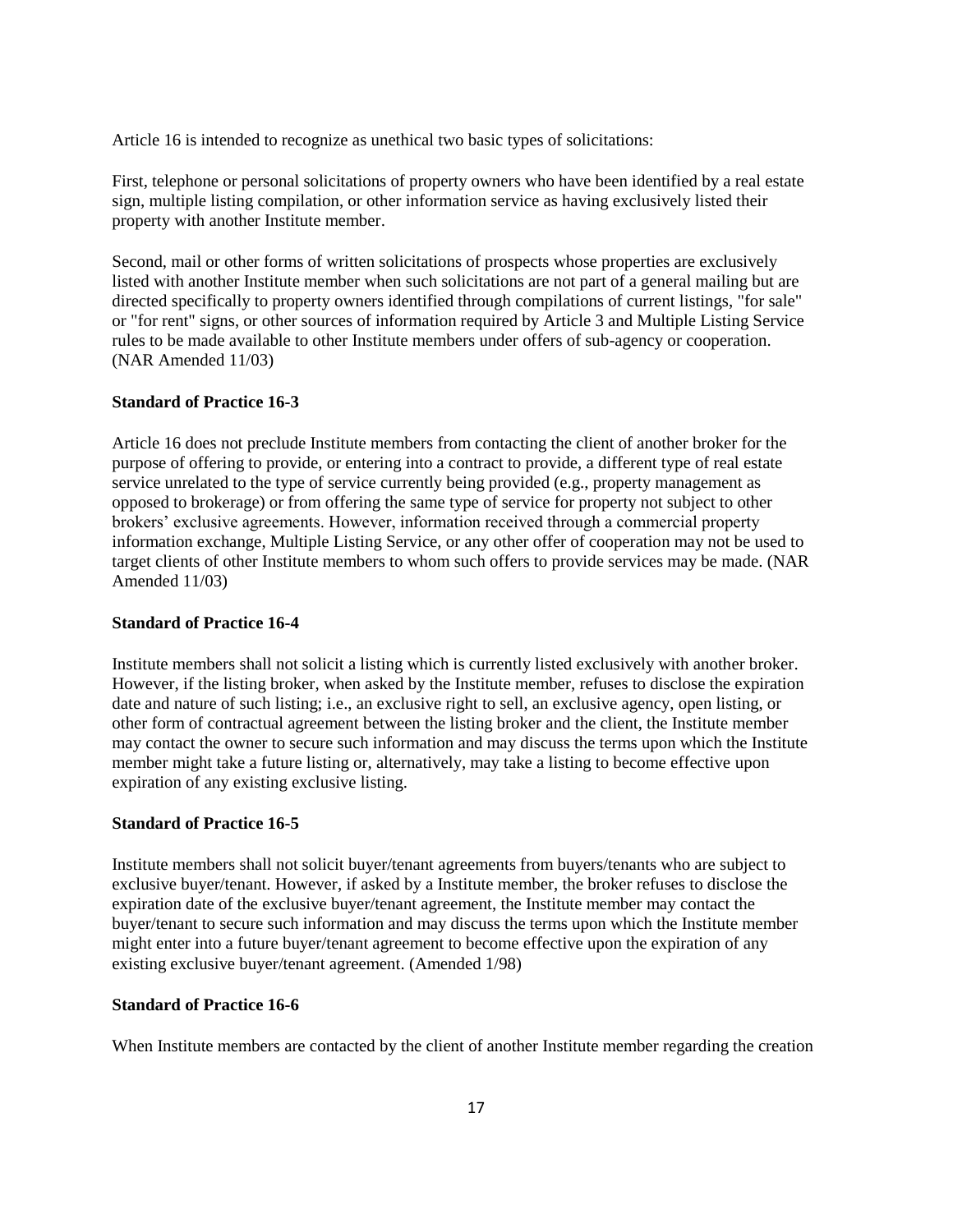of an exclusive relationship to provide the same type of service, and Institute members have not directly or indirectly initiated such discussions, they may discuss the terms upon which they might enter into a future agreement or, alternately, may enter into an agreement which becomes effective upon the expiration of an existing exclusive agreement. (Amended 1/98)

## **Standard of Practice 16-7**

The fact that a prospect has retained an Institute member as an exclusive representative or exclusive broker in one or more past transactions does not preclude other Institute members from seeking such prospect's future business (Amended 1/98; NAR Amended 11/03)

# **Standard of Practice 16-8**

The fact that an exclusive agreement has been entered into with an Institute member shall not preclude or inhibit any other Institute member from entering into a similar agreement after the expiration of the prior agreement. (Amended 1/98)

#### **Standard of Practice 16-9**

Institute members, prior to entering into a representation, have an affirmative obligation to make reasonable efforts to determine whether the prospect is subject to a current, valid exclusive agreement to provide the same type of real estate service. (Amended 1/98; NAR Amended 11/03)

# **Standard of Practice 16-10**

Institute members, acting as buyer or tenant representatives or brokers, shall disclose that relationship to the seller/landlord's representative or broker at first contact and shall provide written confirmation of that disclosure to the seller/landlord's representative or broker not later than execution of a purchase agreement or lease. (Amended 1/98; NAR Amended 11/03)

#### **Standard of Practice 16-11**

On unlisted property, Institute members acting as buyer/tenant representatives or brokers shall disclose that relationship to the seller/landlord at first contact for that buyer/tenant and shall provide written confirmation of such disclosure to the seller/landlord not later than execution of any purchase or lease agreement. Institute members shall make any request for anticipated compensation from the seller/landlord at first contact. (Amended 1/98; NAR Amended 11/03)

#### **Standard of Practice 16-12**

Institute members, acting as representatives or brokers of sellers/landlords or as subagents of listing brokers, shall disclose that relationship to buyers/tenants as soon as practicable and shall provide written confirmation of such disclosure to buyers/tenants not later than execution of any purchase or lease agreement. (Amended 1/98; NAR Amended 11/03)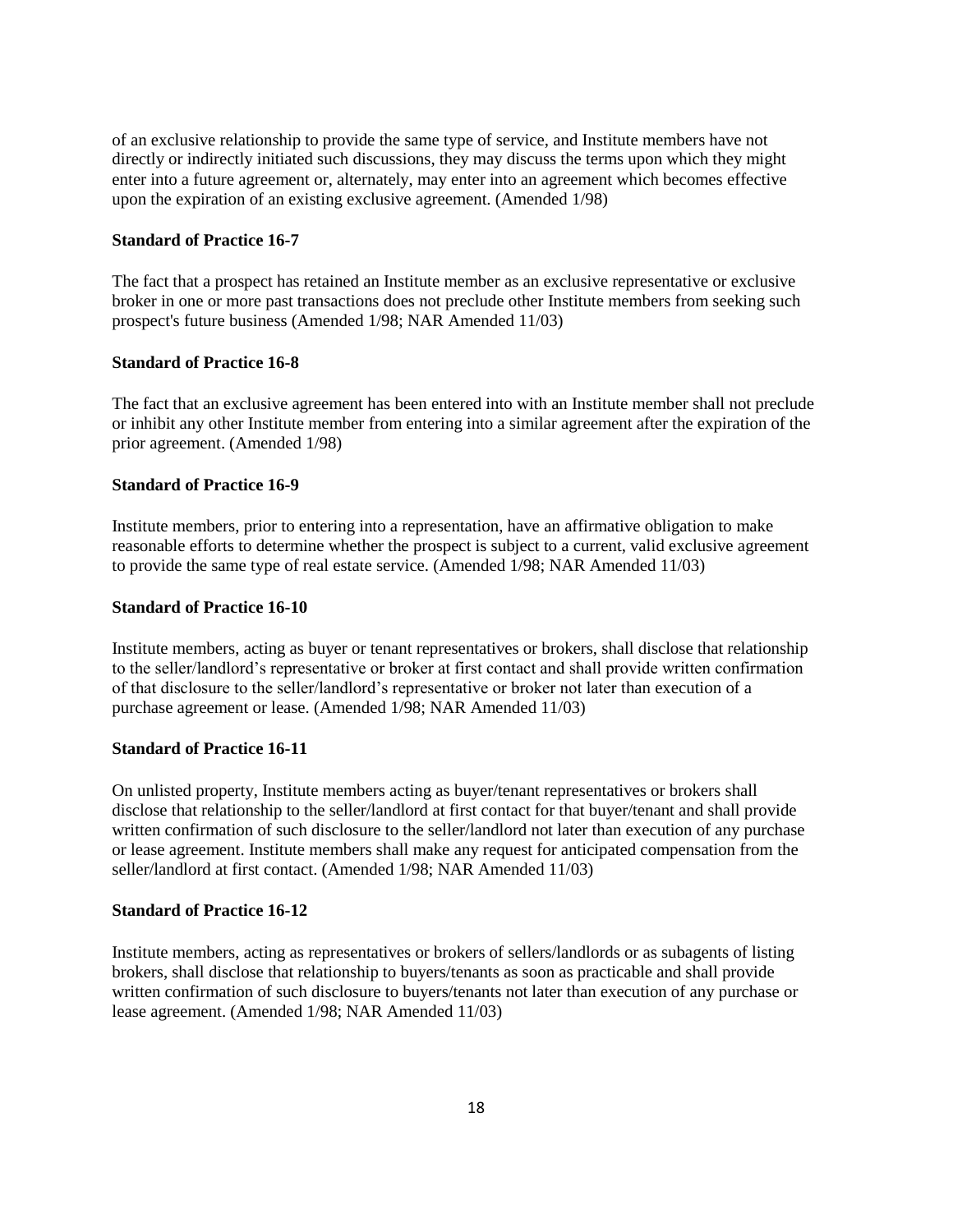## **Standard of Practice 16-13**

All dealings concerning property exclusively listed, or with buyers/tenants who are subject to an exclusive agreement shall be carried on with the client's representative or broker, and not with the client, except with the consent of the client's representative or broker or except where such dealings are initiated by the client.

Before providing substantive services (such as writing a purchase offer or presenting a CMA) to prospects, Institute members shall ask prospects whether they are a party to any exclusive representation agreement. Institute members shall not knowingly provide substantive services concerning a prospective transaction to prospects who are parties to exclusive representation agreements, except with the consent of the prospects' exclusive representatives or at the direction of prospects. (Amended 1/98; NAR Amended 5/02; NAR Amended 11/03)

## **Standard of Practice 16-14**

Institute members are free to enter into contractual relationships or to negotiate with sellers/landlords, buyers/tenants or others who are not subject to an exclusive agreement but shall not knowingly obligate them to pay more than one commission except with their informed consent. (Amended 1/98)

## **Standard of Practice 16-15**

In cooperative transactions, Institute members shall compensate cooperating Institute members (principal brokers) and shall not compensate nor offer to compensate, directly or indirectly, any of the sales licensees employed by or affiliated with other Institute members without the prior express knowledge and consent of the cooperating broker.

## **Standard of Practice 16-16**

Institute members, acting as subagents or buyer/tenant representatives or brokers, shall not use the term of an offer to purchase/lease to attempt to modify the listing broker's offer of compensation to subagents or buyer/tenant representatives or brokers nor make the submission of an executed offer to purchase/lease contingent on the listing broker's agreement to modify the offer of compensation. (Amended 1/98; NAR Amended 11/03)

# **Standard of Practice 16-17**

Institute members acting as subagents or as buyer/tenant representatives, shall not attempt to extend a listing broker's offer of cooperation and/or compensation to other brokers without the consent of the listing broker. (NAR Amended 01/04)

#### **Standard of Practice 16-18**

Institute members shall not use information obtained from listing brokers, through offers to cooperate made through commercial property information exchanges, multiple listing services, or through other offers of cooperation, to refer listing brokers' clients to other brokers, or to create buyer/tenant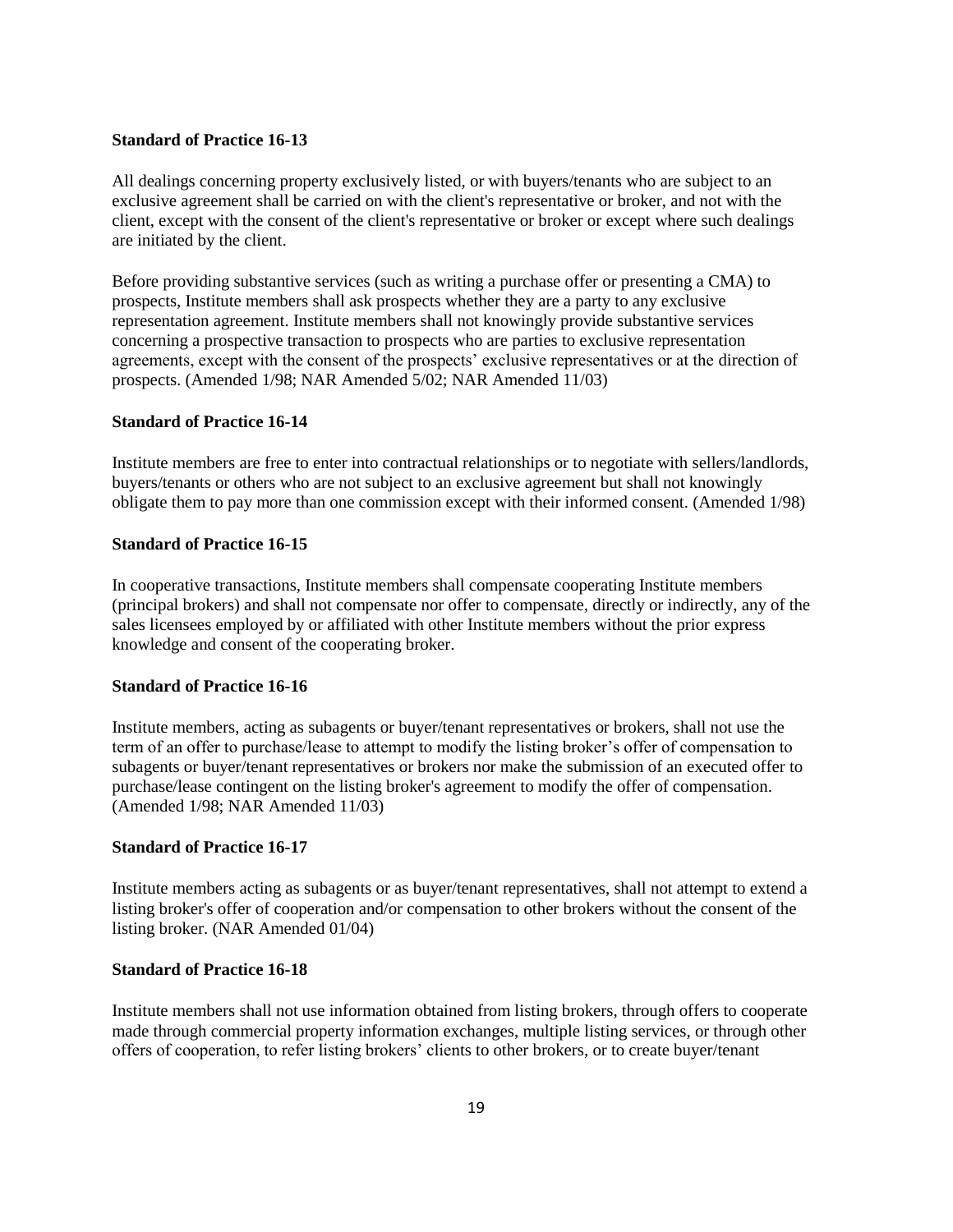relationships with listing 'clients unless such use is authorized by listing brokers.

## **Standard of Practice 16-19**

Signs giving notice of property for sale, rent, lease, or exchange shall not be placed on property without consent of the owner or the owner's legal representative.

## **Standard of Practice 16-20**

Institute members, prior to or after their relationship with their current firm is terminated, shall not induce clients of their current firm to cancel exclusive contractual agreements between the client and that firm. This does not preclude Institute members (principals) from establishing agreements with their affiliated licensees governing assign ability of exclusive agreements. (CCIM Amended 10/09)

## **ARTICLE 17**

In the event of contractual disputes or specific non-contractual disputes as defined in Standard of Practice 17-4 between Institute members associated with different firms, arising out of their relationship as Institute members, the Institute members shall mediate the dispute if the Institute requires its members to mediate. If the dispute is not resolved through mediation, or if mediation is not required, Institute members shall submit the dispute to arbitration in accordance with the policies of the Institute rather than litigate the matter.

In the event clients of Institute members wish to mediate or arbitrate contractual disputes arising out of real estate transactions, Institute members shall mediate or arbitrate those disputes in accordance with the policies of the Institute, provided the clients agree to be bound by any resulting agreement or award.

The obligation to participate in mediation and arbitration contemplated by this Article includes the obligation of CCIM Institute Members (principals) to cause their firms to mediate arbitrate and be bound by any award. (Adopted 1/01, Amended 1/12)

## **Standard of Practice 17-1**

The filing of litigation and refusal to withdraw from it by Institute members in an arbitrable matter constitutes a refusal to arbitrate.

#### **Standard of Practice 17-2**

Article 17 does not require Institute members to mediate in those circumstances when all parties to the dispute advise the Institute in writing that they choose not to mediate through the Institutes facilities. The fact that all parties decline to participate in mediation does not relieve Institute of the duty to arbitrate.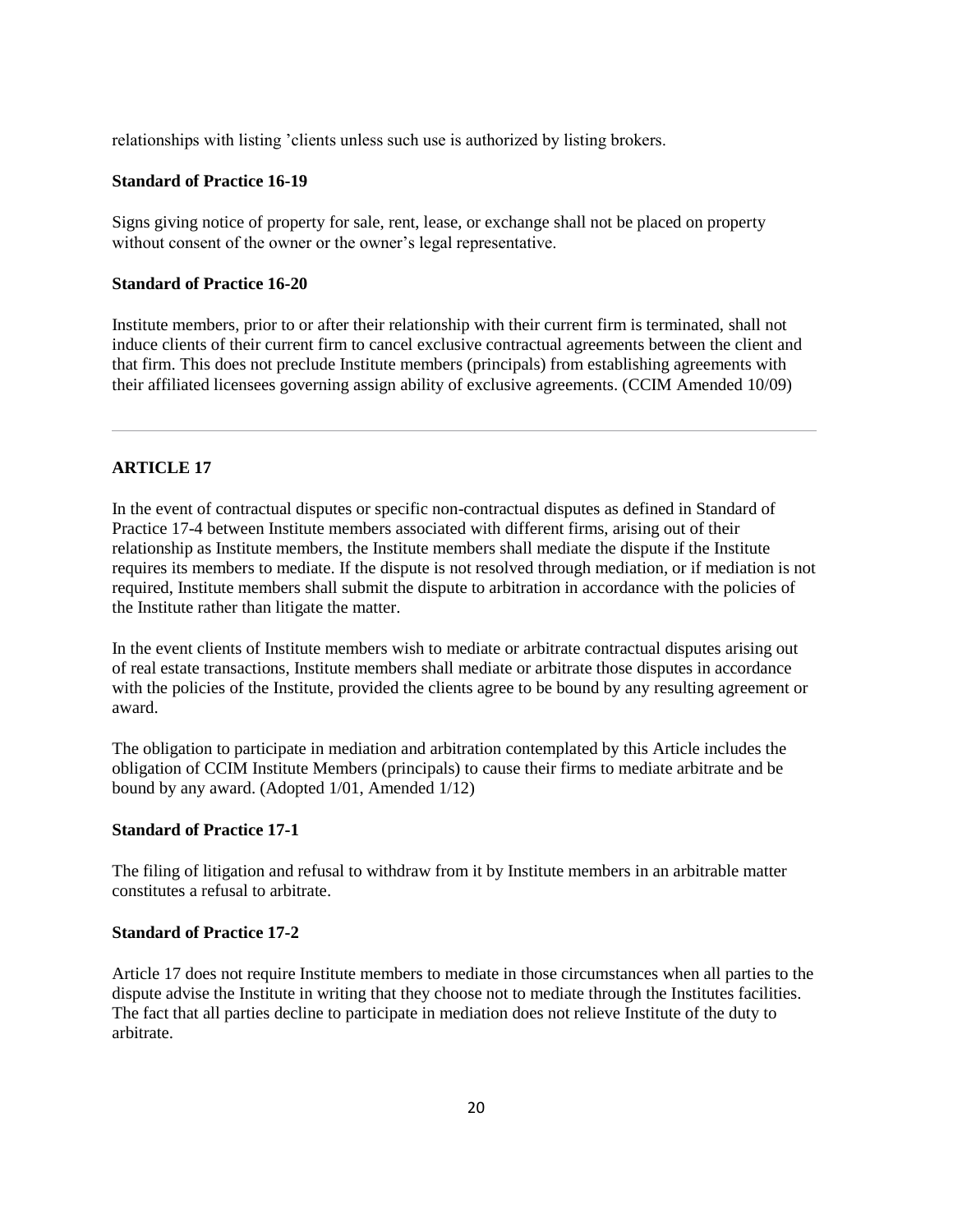Article 17 does not require Institute members to arbitrate in those circumstances when all parties to the dispute advise the Institute in writing that they choose not to arbitrate before the Institute. (Amended 1/12)

## **Standard of Practice 17-3**

Institute members, when acting solely as principals in a real estate transaction, are not obligated to arbitrate disputes with other Institute members absent a specific written agreement to the contrary.

#### **Standard of Practice 17-4**

- 1. Where a listing broker has compensated a cooperating broker and another cooperating broker subsequently claims to be the procuring cause of the sale or lease. In such cases the complainant may name the first cooperating broker as respondent and arbitration may proceed without the listing broker being named as a respondent. When arbitration occurs between two (or more) cooperating brokers and where the listing broker is not a party, the amount in dispute and the amount of any potential resulting award is limited to the amount paid to the respondent by the listing broker and any amount credited or paid to a party to the transaction at the direction of the respondent. Alternatively, if the complaint is brought against the listing broker, the listing broker may name the first cooperating broker as a third-party respondent. In either instance the decision of the hearing panel as to procuring cause shall be conclusive with respect to all current or subsequent claims of the parties for compensation arising out of the underlying cooperative transaction. (Adopted 1/97; NAR Amended 1/07; CCIM Amended 4/08)
- 2. Where a buyer or tenant representative is compensated by the seller or landlord, and not by the listing broker, and the listing broker, as a result, reduces the commission owed by the seller or landlord and, subsequent to such actions, another cooperating broker claims to be the procuring cause of sale or lease. In such cases the complainant may name the first cooperating broker as respondent and arbitration may proceed without the listing broker being names as a respondent. When arbitration occurs between two (or more) cooperating brokers and where the listing broker is not a party, the amount in dispute and the amount of any potential resulting award is limited to the amount paid to the respondent by the seller or landlord and any amount credited or paid to a party to the transaction at the direction of the respondent. Alternatively, if the complaint is brought against the listing broker, the listing broker may name the first cooperating broker as a third-party respondent. In either instance the decision of the hearing panel as to procuring cause shall be conclusive with respect to all current or subsequent claims of the parties for compensation arising out of the underlying cooperative transaction. (Adopted 1/97; NAR Amended 1/07; CCIM Amended 4/08)
- 3. Where a buyer or tenant representative is compensated by the buyer or tenant and, as a result, the listing broker reduces the commission owed by the seller or landlord and, subsequent to such actions, another cooperating broker claims to be the procuring cause of sales or lease. In such cases the complainant may name the first cooperating broker as respondent and arbitration may proceed without the listing broker being named as a respondent. Alternatively, if the complaint is brought against the listing broker, the listing broker may name the first cooperating broker as a third-party respondent. In either instance the decision of the hearing panel as to procuring cause shall be conclusive with respect to all current or subsequent claims of the parties for compensation arising out of the underlying cooperative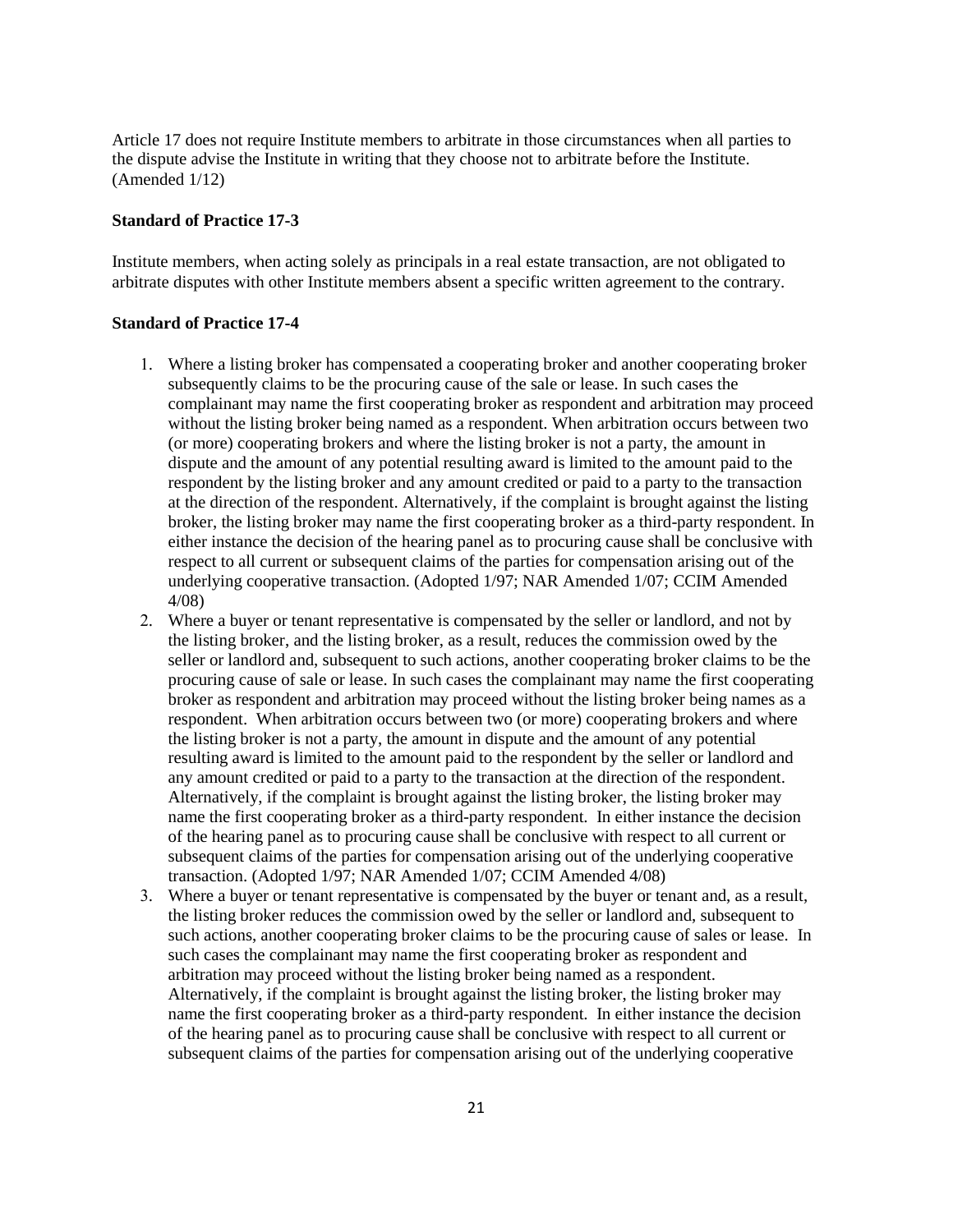transaction. (Adopted 1/97)

- 4. Where two or more listing brokers claim entitlement to compensation pursuant to open listing with a seller or landlord who agrees to participate in arbitration (or who requests arbitration) and who agrees to be bound by the decision. In cases where one of the listing brokers has been compensated by the seller or landlord, the other listing broker, as complainant, may name the first listing broker as respondent and arbitration may proceed between the brokers. (Adopted 1/97)
- 5. Where a buyer or tenant representative is compensated by the seller or landlord, and not by the listing broker, and the listing broker, as a result, reduces the commission owed by the seller or landlord and, subsequent to such actions, claims to be the procuring cause of sale or lease. In such cases arbitration shall be between the listing broker and the buyer or tenant representative and the amount in dispute is limited to the amount of the reduction of commission to which the listing broker agreed. (Adopted 1/05)

## **Standard of Practice 17-5**

The obligation of arbitrate established in Article 17 includes disputes between Institute members (principals) in different states in instances where, absent an established inter-association arbitration agreement, the Institute member (principal) requesting arbitration agrees to submit to the jurisdiction of, travel to, participate in, and be bound by any resulting award rendered in arbitration conducted by the respondent(s) Institute member's association, in instances where the respondent(s) Institute member's association determines that an arbitrable issue exists. (NAR Adopted 1/07; CCIM Adopted 4/08)

The Code of Ethics was adopted in 1913. Amended at the Annual Convention in 1914, 1915, 1924, 1928, 1950, 1951, 1952, 1955, 1956, 1961, 1962, 1974, 1975, 1982, 1986, 1987, 1989, 1990, 1991, 1992, 1993, 1994, 1995, 1996, 1997, 1998, 1999, 2000, 2001, 2002, 2003, 2004, 2005, 2006, 2007, 2008, 2009, 2010, 2011, 2012, 2013, 2014, and 2016.

## **Explanatory Notes**

The reader should be aware of the following policies that have been approved by the Governing Council of the CCIM Institute:

In filing a charge of an alleged violation of the Code of Ethics by an Institute member, the charge must read as an alleged violation of one or more Articles of the Code. Standards of Practice may not be cited as the basis of the complaint, only in support of the charge.

The Standards of Practice serve to clarify the ethical obligations imposed by the various Articles and supplement, and do not substitute for the Case Interpretations in "Interpretations of the Code of Ethics."

Modifications to existing Standards of Practice and additional new Standards of Practice are approved from time to time. Readers are cautioned to ensure that the most recent publications are utilized.

The Code of Ethics of the CCIM Institute (Institute), first effective January 1, 1997, is substantially